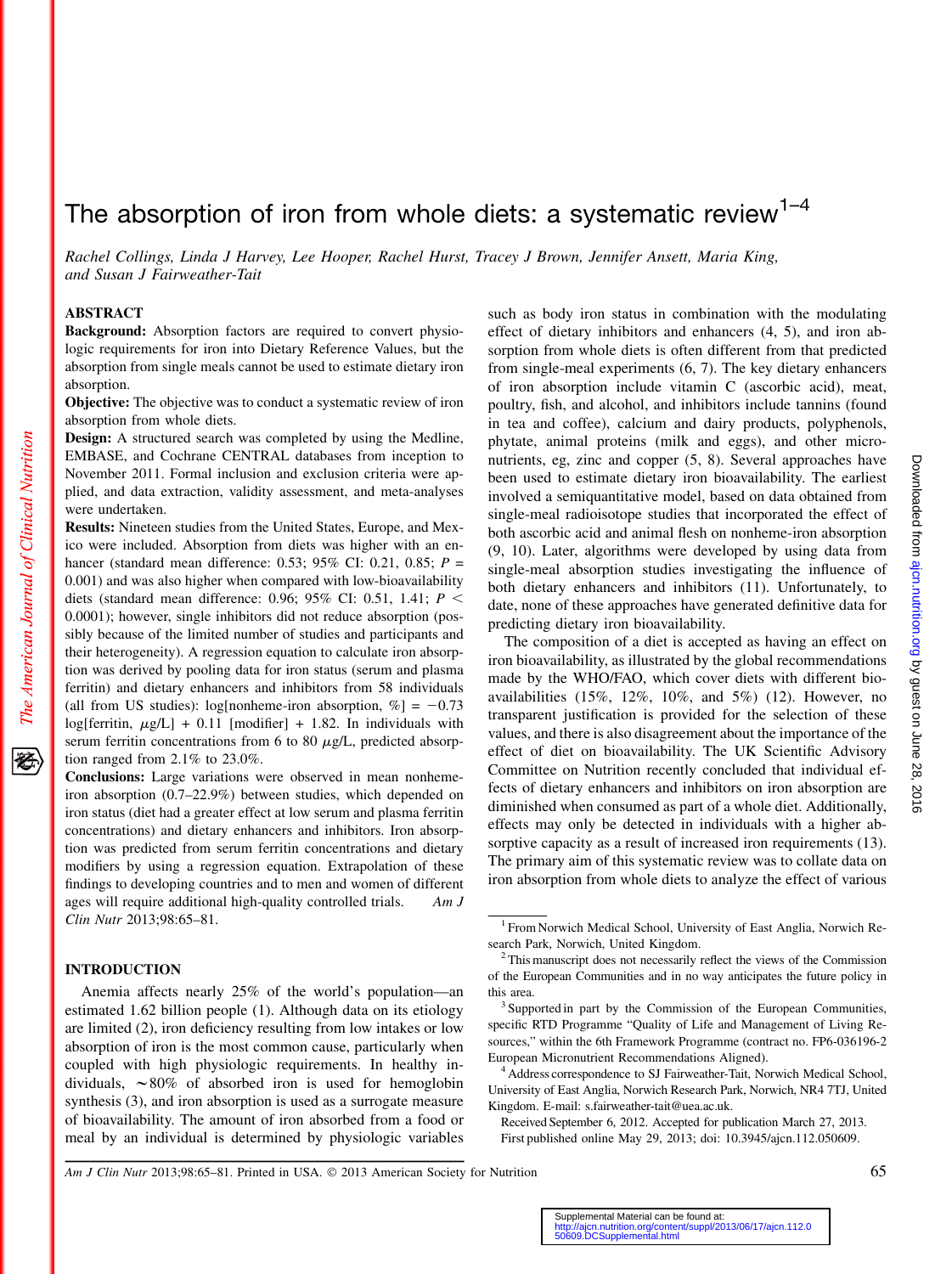dietary enhancers, inhibitors, and host-related factors on absorption and to generate an evidence base from which bioavailability values could be derived for setting dietary reference values.

# METHODS

# Study selection

This review was limited to studies that met the following inclusion criteria:  $I$ ) conducted within an apparently healthy adult or elderly human population group  $(\geq 18 \text{ y of age});$ 2) included an appropriate control group or dietary phase (not a historic control); 3) had a randomized or nonrandomized controlled trial design (parallel or crossover); 4) reported an iron-absorption outcome, measured and calculated by using an appropriate method (radioisotope or stable isotope) from whole diets; and 5) reported one or more of the following iron-status biomarkers at baseline: serum or plasma ferritin, soluble transferrin receptor, hemoglobin, or body iron (14). Studies that included participants with unspecified acute illnesses or active disease were excluded, although subjects with iron deficiency or iron deficiency anemia were included (other causes of anemia were excluded). Exceptions with regard to health status were made for studies reporting absorption in relation to genotype, which may be associated with disease or health conditions (eg, hemochromatosis). No limits were imposed on population size because it was predicted that most of the studies would include relatively few participants. Whole-diet assessments were defined as a minimum of 1 d of 3 labeled meals or 2 d of 2 labeled meals and could be either self-selected or standardized to be representative of a typical whole diet. No other duration limitations were set.

#### Search strategy

The American Journal of Clinical Nutrition

经

Searches were conducted by using the Cochrane Library CENTRAL (http://www.thecochranelibrary.com), Medline (http://www.ncbi.nlm.nih.gov/pubmed), and EMBASE (both OvidSP; http://gateway-di.ovid.com/) databases from inception to November 2011 for iron-absorption studies by using both free text terms and appropriate indexing terms. The basic search structure was [iron or isotope terms] AND [absorption or bioavailability terms] AND [diet or meal] AND [limited to human studies]. The OvidSP Medline search is given as an example in Supplementary File 1 (see "Supplemental data" in the online issue). The reference lists of relevant review articles and included studies were searched for further potential references, and an expert within the field was consulted to identify additional studies. A clinical trials database (www.clinicaltrials.gov) was also searched to identify any unpublished studies. The included studies were limited to those published in a European language in which the research team was competent, ie, English, Spanish, French, or German.

# Data collection and extraction

Titles and abstracts of references identified through the database searches were screened for inclusion by 3 reviewers, each responsible for 30% of the references. Initially, a 10% portion of the references was screened by all 3 reviewers, and the results

were compared. In the case of any disagreements, the results were discussed and a decision reached by consensus. The full texts of potentially relevant articles were collected and assessed by using an inclusion or exclusion form based on the criteria listed earlier in this section. The assessment was carried out by 2 reviewers with 10% duplication. When agreement could not be reached, the articles were discussed, and a third reviewer was consulted if necessary. During the full text assessment, articles were classified as single-meal, multiple-meal, or whole-diet studies, although only the latter were extracted and included in the meta-analysis.

Data from included whole-diet studies were extracted onto paper forms by a single reviewer with a minimum duplication of 10% of studies by a second reviewer. A third reviewer randomly selected the studies to be duplicated. The extraction form was created and trialed by the team before the data extraction stage, and designed to assimilate the same information from each study. Publication details, study design, population characteristics, study objectives, and principal outcomes relating to iron absorption were recorded for each study. Potential confounders, such as iron status, sex, age, inhibitors and enhancers of absorption, and recent iron intake, were recorded when data and information were provided.

#### Quality and risk of bias

The quality of the included studies and potential sources of bias were assessed and explored. Specific data fields were included in the extraction forms to collect information on methods of randomization (if applicable), methods of analysis, numbers of dropouts and incomplete data or selective outcome reporting. No formal grading of the studies was possible because of the variation in study design and methods that can be used for measuring iron absorption. A table summarizing the validity assessment criteria is presented elsewhere (see Supplementary File 2 under "Supplemental data" in the online issue).

#### Data synthesis and analysis

To maximize the number of studies included in each analysis, standard mean differences (SMDs) were used in the forest plots to account for presentational differences in terms of units of the primary outcome—iron absorption. Typically, this was presented as a percentage of the nonheme-iron dose or intake, although it was not always explicitly clear or it was sometimes presented as an absolute amount or as a percentage of total iron absorption. Arithmetic means and SDs were used in the forest plots, except where stated, and authors were contacted for missing data or when data were presented in a manner that prevented them being pooled. Random-effects models were used throughout, and the  $\hat{I}^2$  test for heterogeneity was conducted and reported. When high levels of heterogeneity were observed, subgrouping was conducted (where sufficient data were available) to assess the effects of potential confounders such as study design, age, sex, and iron status. Sensitivity analyses were conducted to check whether certain studies overly influenced the pooled results. Logarithms are all natural logarithms. Forest plot analyses were all conducted by using Review Manager 5 software (version 5.0; The Nordic Cochrane Centre, The Cochrane Collaboration).

The limited number of included studies prevented any informative subgroup analysis and meta-regression, so we decided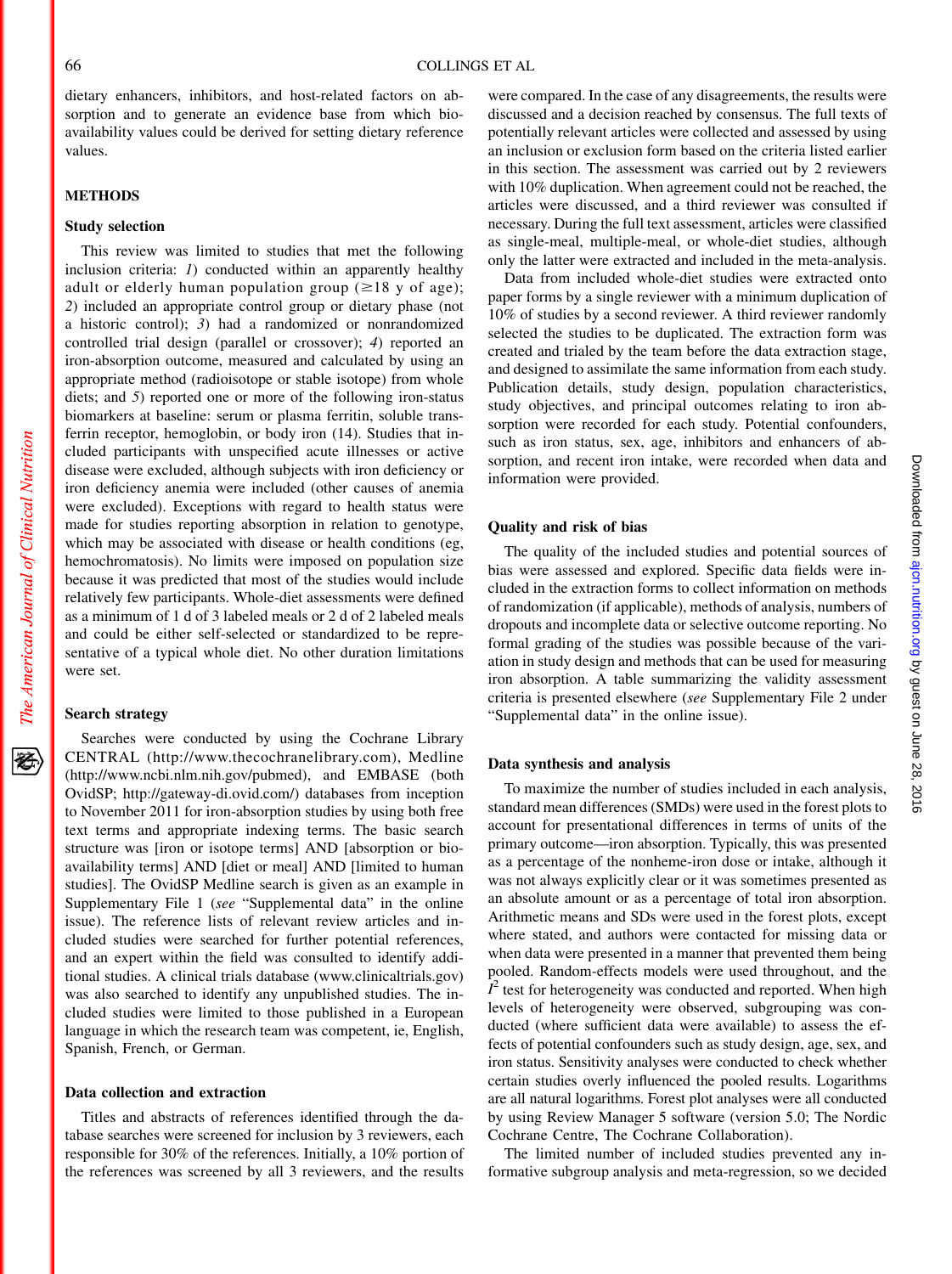post hoc to use the individual participant data provided by some studies. Because of the skewed distributions of percentage nonheme-iron absorption and serum ferritin, both were log transformed and the individual data from the standard diet phases were plotted as a scatter plot. The ferritin method developed by Cook et al (6) was used to correct the standard diet phase data of all studies with individual data, plus all dietary phases of 3 similar studies, to a range of ferritin concentrations (15–60  $\mu$ g/L). The corrected data were plotted to give absorption curves at a range of ferritin concentrations, and the uncorrected data were analyzed for within-subject effects by using a repeated-measures ANOVA. Because log transformation of percentage nonhemeiron absorption and serum ferritin suggested a straight line relation, we carried out linear regression in a model that initially included ferritin (log serum ferritin), presence of enhancer or inhibitor, age, and sex as independent variables for predicting (log) percentage nonheme-iron absorption. The presence of enhancer or inhibitor (modifier) was coded as 0 (for a standard or self-selected diet),  $-1$  for a diet with inhibitors, and  $+1$  for a diet with enhancers. For each individual, data from 2 arms were included, but for studies with  $>2$  arms the most extreme arms  $(-1$  and  $+1)$  were selected. Additional analyses, including linear regression, on individual data were carried out by using SPSS software (PASW Statistics 18, release 18.0.0; IBM Corporation).

# **RESULTS**

The flow diagram for the review is shown in Figure 1. The search identified 2636 potentially relevant titles and abstracts, 437 of which were assessed as full texts as part of this review. Of these, 19 studies (20 articles; 6, 7, 16–33) met the full list of inclusion criteria and reported the absorption of iron from a whole diet. Articles were excluded for a variety of reasons,

including use of an inappropriate study design, unhealthy population group, and lack of baseline iron-status markers. Studies that met all other inclusion criteria, but measured absorption from single or multiple meals, were also excluded from the meta-analysis. The latter were defined as meals that did not represent a typical habitual whole diet. Details of the included studies are given in Table 1.

Of the 19 included studies, 9 were undertaken in Europe (3 in Sweden, 3 in Denmark, 2 in the United Kingdom, and 1 in the Netherlands), 9 in the United States, and 1 in Mexico. Five of the studies were in mixed-sex populations, 10 were in women, and 4 were in men. Most of the studies did not explicitly characterize the status of the population other than as "healthy" or "nonanemic" or selected volunteers with a normal ferritin concentration range for sex or age (11 in total). Six studies were conducted in individuals selected for low iron status—typically premenopausal women. In one study, the individuals were selected by genotype and in another by blood donation. Fourteen of the studies measured iron absorption by using radioisotopes, and 5 used stable-isotope techniques. Many of the studies involved diets that were described as "typical" for their region, as low bioavailability, or were self-selected during the control period. Most of the studies were classed as manipulating one principal factor (eg, the effect of an enhancer or inhibitor on absorption) or multiple factors to create low- and high-bioavailability diets.

The included studies were selected for high methodologic quality (ie, used isotopes to measure absorption). Most of the studies had small numbers of subjects (range: 8–45)—the largest comprising 45 participants assigned to 3 groups of 15 in a parallel design. Dropouts were often not explicitly reported; however, in most cases it appeared that there were none. Exclusions from the data analyses were generally well reported, with adequate justification. Blinding was often not possible because of



FIGURE 1. Flow diagram of search and selection process; modified from Quality of Reporting of Meta-analyses (15).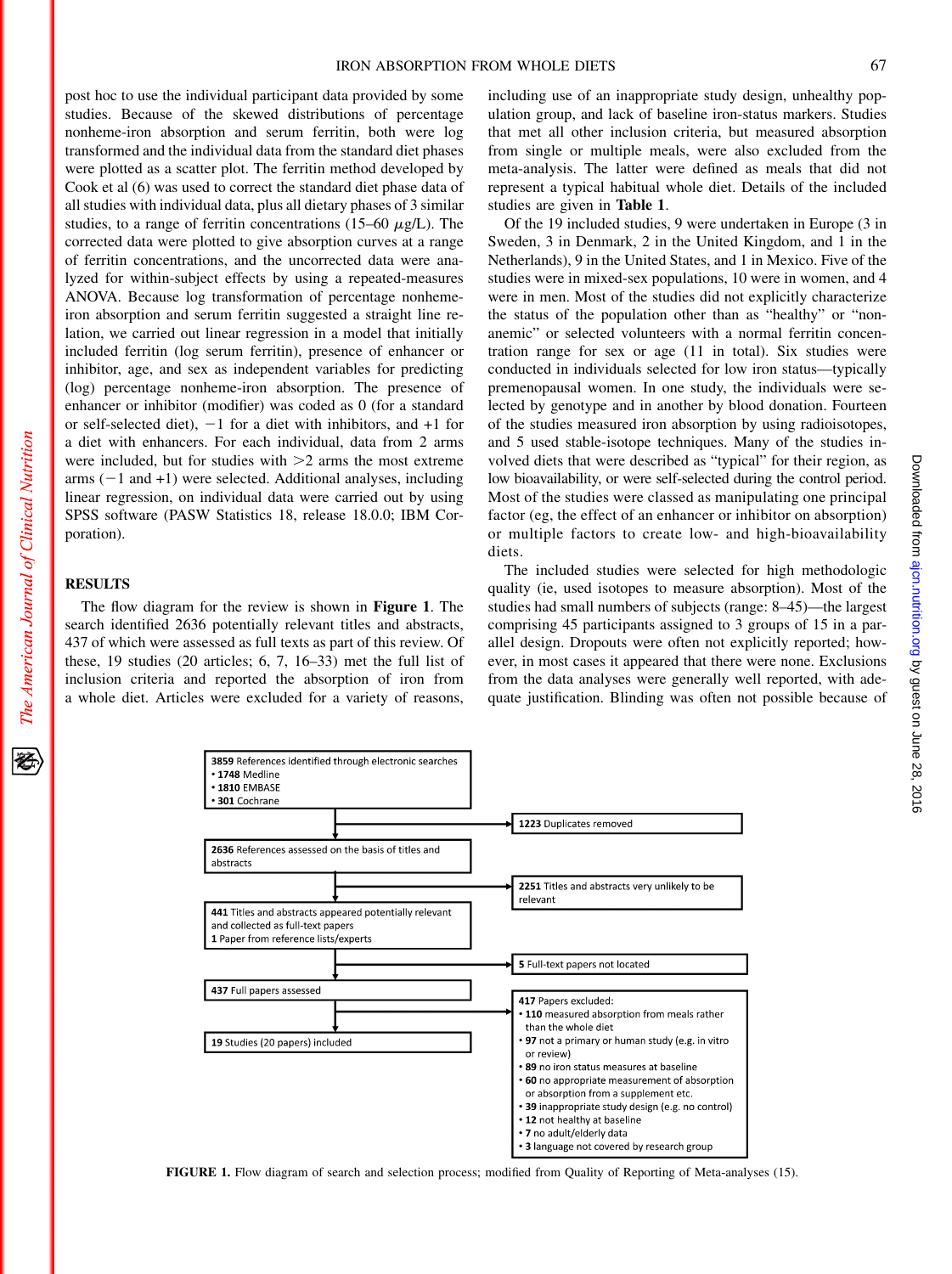| ī |              |
|---|--------------|
|   |              |
|   |              |
|   | <b>TABLE</b> |
|   |              |

| Characteristics of the included studies <sup>1</sup><br>TABLE 1 |                                                                                                                                                                                                                |                                                                                                                                      |                                                                                   |                                                           |                                                                                                                                                                   |                                                                                                                                  |
|-----------------------------------------------------------------|----------------------------------------------------------------------------------------------------------------------------------------------------------------------------------------------------------------|--------------------------------------------------------------------------------------------------------------------------------------|-----------------------------------------------------------------------------------|-----------------------------------------------------------|-------------------------------------------------------------------------------------------------------------------------------------------------------------------|----------------------------------------------------------------------------------------------------------------------------------|
| Author, year,<br>reference                                      | Population characteristics                                                                                                                                                                                     | design<br>Study                                                                                                                      | Absorption<br>method                                                              | Baseline biomarkers<br>reported                           | confounders tested<br>Diets and main                                                                                                                              | Main outcome<br>measures                                                                                                         |
| Cook et al,<br>1991 (6)                                         | Description: mixed sex,<br>$n = 45$ (15 per group)<br>healthy, nonanemic<br>Country: USA<br>Age: 21-40 y                                                                                                       | 3 groups each receiving<br>nonrandomized,<br>4 interventions<br>Parallel,                                                            | incorporation of <sup>55</sup> Fe<br>Radiolabeling, RBC<br>and <sup>59</sup> Fe   | Ferritin value given for<br>each parallel (diet)<br>group | vitamin C, tannins (tea/<br>and inhibiting diets by<br>Confounders: enhancing<br>Basal diet: self-selected<br>modulation of meat,<br>coffee), and phytate<br>diet | Absorption of reference<br>Absorption from diet<br>Absorption from diet<br>uncorrected $(\%)$<br>corrected $(\%)$<br>dose $(\%)$ |
| 2001 (7)<br>Cook and<br>Reddy,                                  | Description: mixed sex,<br>healthy, nonanemic<br>Age: 20-38 y (mean:<br>Country: USA<br>25 y<br>$n = 12$                                                                                                       | randomized; first a self-<br>randomization to order<br>of high/low vitamin C<br>selected diet and then<br>Crossover, partly<br>diets | incorporation of <sup>55</sup> Fe<br>Radiolabeling, RBC<br>and $^{59}\mathrm{Fe}$ | Ferritin for whole<br>population                          | Basal diet: self-selected<br>Confounder: vitamin C<br>diet                                                                                                        | Nonheme-iron absorption,<br>not corrected $(\%)$                                                                                 |
| 2003 (16)<br>Diaz et al,                                        | Description: nonpregnant,<br>iron deficient (ferritin<br>nonlactating women;<br>$n = 15$ , absorption data<br>Age: 28.3 $\pm$ 7.7 y<br>Country: Mexico<br>$(mean \pm SD)$<br>$<$ 12 $\mu$ g/L)<br>for $n = 11$ | randomization<br>Crossover, no                                                                                                       | Stable-isotope labeling<br>with $^{57}$ Fe, $^{58}$ Fe isotopes                   | Hb and ferritin for each<br>group                         | Confounder: ascorbic acid<br>Basal diet: typical rural<br>Mexican diet                                                                                            | Absorption of reference<br>Iron absorption $(\%)$<br>dose $(\%)$                                                                 |
| Gleerup et al,<br>1995 (17)                                     | females of fertile age<br>Age: 21-44 y (mean $\pm$<br>intervention period)<br>$n = 21$ (20 for second<br>SE: $29.2 \pm 1.8$ y)<br>Description: healthy<br>Country: Sweden                                      | randomization<br>Crossover, no                                                                                                       | whole-body counter<br>Radioisotope <sup>59</sup> Fe,<br>measurement               | Hb and ferritin                                           | Basal diet: standard diet<br>Confounders: calcium<br>(milk intake)                                                                                                | Nonheme-iron absorption<br>Total iron absorption (mg)<br>Heme-iron absorption<br>(mg)<br>$(\%)$                                  |
| et al, 2004 (18)<br>Grinder-Pedersen                            | (Hb $\geq$ 110 g/L, ferritin<br>women with low iron<br>Description: young<br>Country: Denmark<br>Age: 24.2 $\pm$ 3.0 y<br>$(mean \pm SD)$<br>$\leq$ 40 $\mu$ g/L)<br>stores<br>$n = 14$                        | randomization<br>Crossover with                                                                                                      | absorption, whole-body<br>Radioisotope <sup>59</sup> Fe<br>retention              | Hb and ferritin                                           | Basal diet: basic diet with<br>Confounder: sources of<br>low calcium content<br>calcium                                                                           | Nonheme-iron absorption,<br>Nonheme-iron absorption,<br>adjusted for ferritin $(\%)$<br>unadjusted $(\%)$                        |

(Continued)

 $(Continued) % \begin{minipage}[b]{0.5\linewidth} \centering \centerline{\includegraphics[width=0.5\linewidth]{images/STM100020.jpg} \centerline{\includegraphics[width=0.5\linewidth]{images/STM100020.jpg} \centerline{\includegraphics[width=0.5\linewidth]{images/STM100020.jpg} \centerline{\includegraphics[width=0.5\linewidth]{images/STM100020.jpg} \centerline{\includegraphics[width=0.5\linewidth]{images/STM100020.jpg} \centerline{\includegraphics[width=0.5\linewidth]{images/STM100020.jpg} \centerline{\includegraphics[width=0.5\linewidth]{images/STM100020.jpg} \centerline{\includegraphics[width$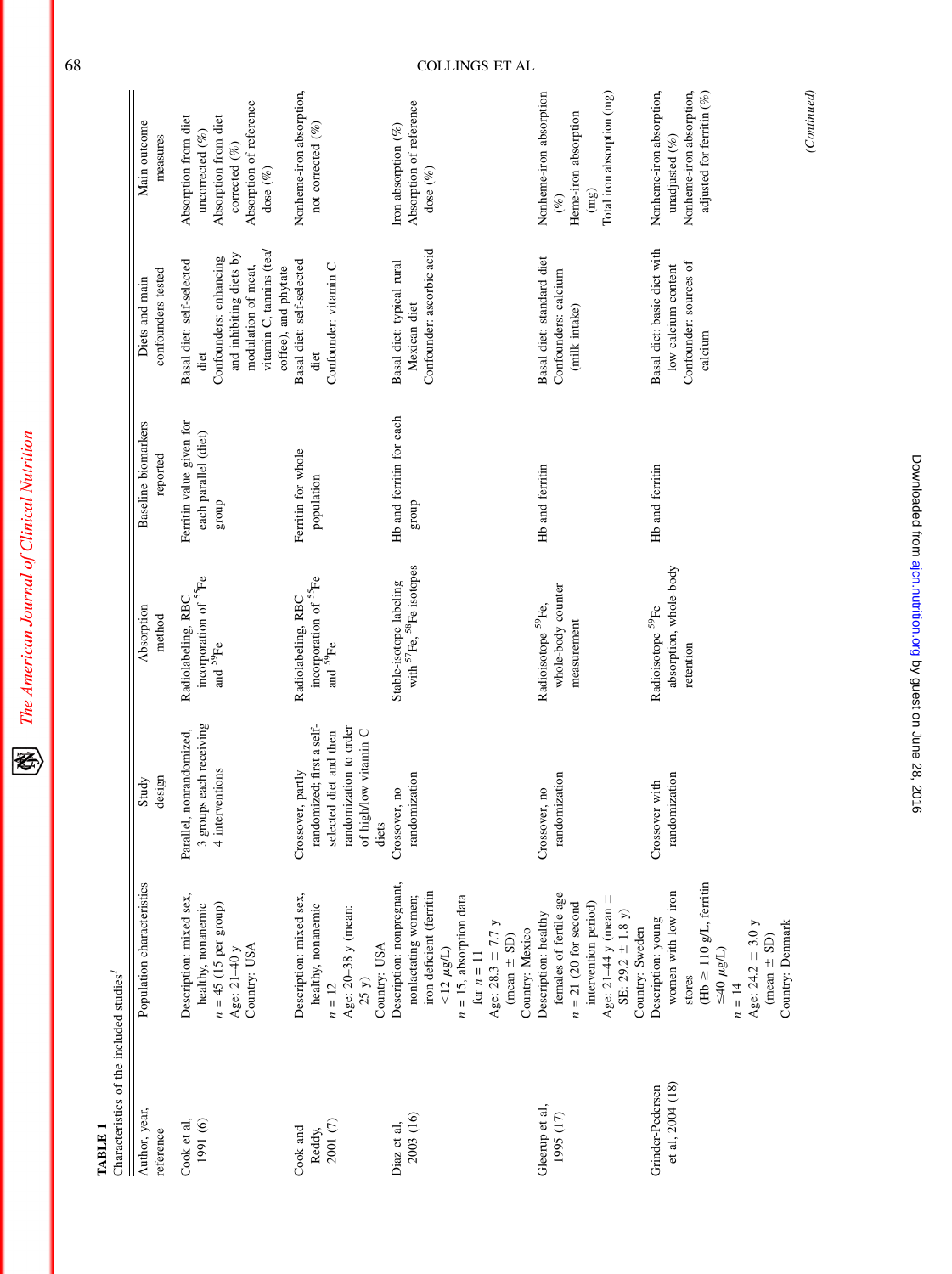TABLE 1 (Continued)

 ${\bf TABLE \ 1 \ (Continued)}$ 

| Author, year,<br>reference             | Population characteristics                                                                                                                                                                        | design<br>Study                              | Absorption<br>method                                                                                                                                         | Baseline biomarkers<br>reported                             | confounders tested<br>Diets and main                                                                                                          | Main outcome<br>measures                                                                                                                       |
|----------------------------------------|---------------------------------------------------------------------------------------------------------------------------------------------------------------------------------------------------|----------------------------------------------|--------------------------------------------------------------------------------------------------------------------------------------------------------------|-------------------------------------------------------------|-----------------------------------------------------------------------------------------------------------------------------------------------|------------------------------------------------------------------------------------------------------------------------------------------------|
| Hallberg et al,<br>1997 (19)           | Description: healthy men;<br>ferritin than nondonors<br>Age: $20-59$ y (mean $\pm$<br>a subset were blood<br>$n = 31$ (19 nondonors,<br>SD: 29.4 $\pm$ 10.8 y)<br>donors with lower<br>12 donors) | Parallel groups, no<br>randomization         | Radioisotope iron tracers<br>blood and whole-body<br>counter measurement<br>incorporation into<br><sup>59</sup> Fe, <sup>55</sup> Fe),<br>$(^{59}\mbox{Fe})$ | group (nondonors and<br>Hb and ferritin for each<br>donors) | donation (iron status)<br>Basal diet: varied and<br>bioavailability diet<br>Confounder: blood<br>realistic high-                              | Total iron absorption (mg)<br>Nonheme-iron absorption<br>Absorption of reference<br>Heme-iron absorption<br>dose $(\%)$<br>$(\%$ , mg)<br>(mg) |
| Hulten et al, 1995<br>(20)             | Age: 21-36 y (mean:<br>Description: healthy<br>Country: Sweden<br>Country: Sweden<br>of fertile age<br>women<br>27.1 y)<br>$n=21$                                                                 | Crossover, randomization<br>unclear          | Radioisotope iron tracers<br>blood and whole-body<br>counter measurement<br>incorporation into<br>$(^{59}Fe, \, ^{55}Fe),$                                   | Hb and ferritin                                             | bioavailability diet with<br>high meat intake and<br>Confounders: meat and<br>low phytate content<br>phytate intakes<br>Basal diet: high-     | Total iron absorption (mg)<br>Nonheme-iron absorption<br>Heme-iron absorption<br>(mg)<br>(mg)                                                  |
| 2003 (21), 2004<br>Hunt et al,<br>(25) | premenopausal women<br>Age: 20–44 y (mean $\pm$<br>SD: 32 $\pm$ 7 y)<br>$n = 36$ (35 included in<br>Description: healthy,<br>data analysis)<br>Country: USA<br>nonanemic,                         | Parallel groups with<br>randomization        | $(^{55}Fe, ^{59}Fe)$ , whole-<br>Radioisotope labeling<br>body scintillation<br>counting                                                                     | transferrin receptor for<br>Hb, ferritin, and<br>each group | Basal diet: high- and low-<br>Confounder: adaptation to<br>bioavailability diets<br>bioavailability diets<br>high- and low-                   | Total iron absorption (mg)<br>Nonheme-iron absorption<br>Heme-iron absorption (%,<br>$(\%$ , mg)<br>mg)                                        |
| 1994 (22)<br>Hunt et al,               | with low serum ferritin<br>nonpregnant women<br>Description: healthy,<br>$(3.5 - 17.7 \ \mu gL)$<br>Country: USA<br>Age: 20-45 y<br>$n = 25$                                                      | randomization unclear<br>Crossover/parallel, | Whole body scintillation<br>counting $(^{59}\mathrm{Fe})$ and<br>fecal monitoring                                                                            | Hb and ferritin for each<br>dno.a                           | Confounder: ascorbic acid<br>bioavailability diet and<br>typical Western diet<br>Basal diet: low-                                             | Apparent iron absorption<br>(mg/d)                                                                                                             |
| 1999 (23)<br>Hunt et al,               | between 6 and 149 $\mu$ g/L)<br>Age: $20-42$ y (mean $\pm$<br>women (with ferritin<br>SD: 33.2 $\pm$ 7.0 y)<br>Description: healthy<br>$n = 21$ , absorption<br>measured in 10<br>Country: USA    | randomization<br>Crossover with              | Whole-body scintillation<br>counting $(^{59}\mathrm{Fe})$ and<br>fecal monitoring                                                                            | Hb and ferritin                                             | lactoovovegetarian (no<br>acid, and fiber intakes<br>phytic acid, ascorbic<br>Confounders: meat,<br>nonvegetarian<br>meat) and<br>Basal diet: | Total iron absorption (mg)<br>Nonheme-iron absorption<br>$(\%$ , mg)                                                                           |

# IRON ABSORPTION FROM WHOLE DIETS 69

Downloaded from ajon.nutrition.org by guest on June 28, 2016 by guest on June 28, 2016 [ajcn.nutrition.org](http://ajcn.nutrition.org/) Downloaded from

(Continued)

 $(Continued) % \begin{minipage}[b]{0.5\linewidth} \centering \centerline{\includegraphics[width=0.5\linewidth]{images/STM100020.jpg} \centerline{\includegraphics[width=0.5\linewidth]{images/STM100020.jpg} \centerline{\includegraphics[width=0.5\linewidth]{images/STM100020.jpg} \centerline{\includegraphics[width=0.5\linewidth]{images/STM100020.jpg} \centerline{\includegraphics[width=0.5\linewidth]{images/STM100020.jpg} \centerline{\includegraphics[width=0.5\linewidth]{images/STM100020.jpg} \centerline{\includegraphics[width=0.5\linewidth]{images/STM100020.jpg} \centerline{\includegraphics[width$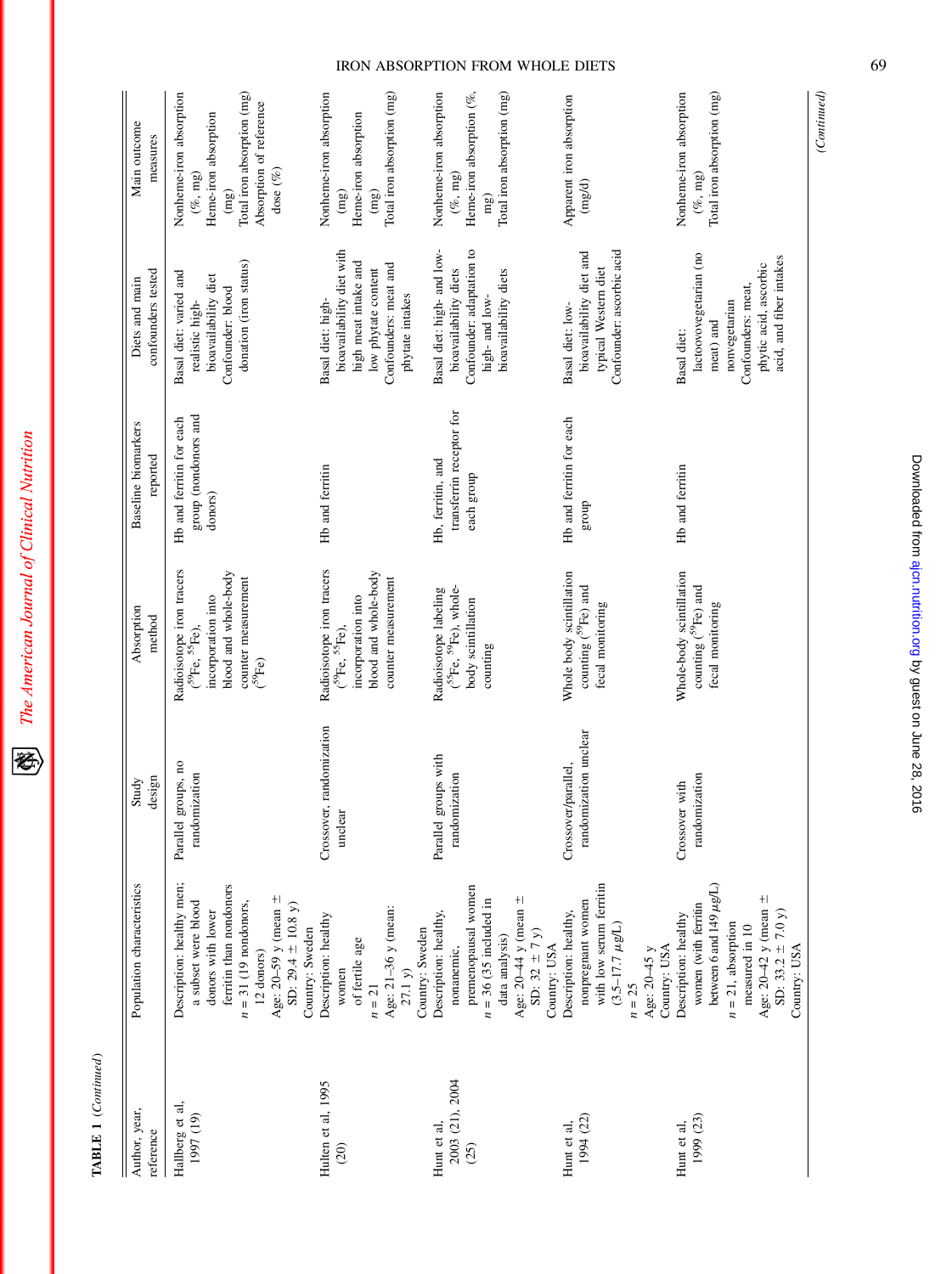| t<br>ŗ<br>ŕ |  |
|-------------|--|

| Author, year,                     | Population characteristics                                                                                                                                                          | Study                                                                                                                                                                      | Absorption                                                                                 | <b>Baseline</b> biomarkers                                  | Diets and main                                                                                                                                      | Main outcome                                                                                                                       |
|-----------------------------------|-------------------------------------------------------------------------------------------------------------------------------------------------------------------------------------|----------------------------------------------------------------------------------------------------------------------------------------------------------------------------|--------------------------------------------------------------------------------------------|-------------------------------------------------------------|-----------------------------------------------------------------------------------------------------------------------------------------------------|------------------------------------------------------------------------------------------------------------------------------------|
| reference                         |                                                                                                                                                                                     | design                                                                                                                                                                     | method                                                                                     | reported                                                    | confounders tested                                                                                                                                  | measures                                                                                                                           |
| $(24)$ , $2004(25)$<br>Hunt, 2000 | Description: healthy men<br>with ferritin $\geq 20$ and<br>Age: 32-56 y (mean $\pm$<br>SD: $44 \pm 7$ y)<br>$-1$ % $\sigma$<br>$n=31$                                               | randomization<br>with<br>Parallel                                                                                                                                          | $(^{55}Fe, \ ^{59}Fe)$ , whole-<br>Radioisotope labeling<br>body scintillation<br>counting | transferrin receptor for<br>Hb, ferritin, and<br>each group | controlled weighed diet<br>content), vitamin C,<br>phytic acid (cereal<br>Confounders: meat,<br>bioavailability<br>Basal diet: high-                | Nonheme-iron absorption<br>Heme-iron absorption $(%$ ,<br>Total iron absorption (mg)<br>$(\%$ , mg)<br>mg)                         |
| Kristensen et al, 2005 (26)       | low iron stores (ferritin<br>$n = 22$ total, 19 analyzed<br>young omnivorous<br>Age: $18-40$ y (mean<br>Description: healthy<br>12–30 $\mu\text{gL})$<br>women with<br>Country: USA | randomization to<br>treatment order<br>Crossover with                                                                                                                      | Whole-body counting of<br>$^{59}$ Fe                                                       | Hb and ferritin for whole<br>population                     | tannins (tea and coffee)<br>(low vitamin C and high<br>Basal diet: standard low-<br>Confounder: pork meat<br>iron-availability diet<br>phytic acid) | Total iron absorption (mg)<br>Nonheme-iron absorption<br>$(\%$ , mg)                                                               |
|                                   | SE: $25 \pm 5.2$ y)<br>Country: Denmark                                                                                                                                             |                                                                                                                                                                            |                                                                                            |                                                             |                                                                                                                                                     |                                                                                                                                    |
| Minihane et al, 1998 (27)         | healthy and nonanemic<br>Age: 40 $\pm$ 4 y (mean $\pm$<br>vegetarian volunteers,<br>Description: mixed-sex<br>Country: UK<br>$n = 14$<br>SD)                                        | randomization<br>Crossover, no                                                                                                                                             | $(^{57}Fe~^{54}Fe,~^{58}Fe)$ and<br>Stable-isotope labeling<br>fecal collection            | Hb and ferritin                                             | Basal diet: standard diets<br>Confounder: calcium                                                                                                   | Nonheme-iron absorption,<br>Nonheme-iron absorption,<br>corrected for reference<br>corrected for ferritin<br>dose $(\%)$<br>$(\%)$ |
| Reddy and Cook,<br>1997 (28)      | Age: 19-37 y (mean: 25<br>Description: mixed sex,<br>healthy, nonanemic<br>Country: USA<br>$n = 14$                                                                                 | randomization to order<br>randomized; first self-<br>of high/low calcium<br>selected diet then<br>Crossover, partly<br>diets                                               | incorporation of <sup>55</sup> Fe<br>Radiolabeling, RBC<br>and <sup>59</sup> Fe            | Serum ferritin for whole<br>population                      | Basal diet: self-selected<br>Confounder: calcium<br>diet                                                                                            | Iron absorption, not<br>corrected $(\%)$                                                                                           |
| Reddy et al,<br>2006 (29)         | Age: 19-38 y (mean: 27<br>Description: mixed sex,<br>Country: USA<br>healthy<br>$n = 14$                                                                                            | to others $(7, 28)$ ;<br>Crossover, randomization<br>high-meat or low-meat<br>unclear, but similar in<br>self-selected diet then<br>allocation to either<br>design<br>diet | incorporation of <sup>55</sup> Fe<br>Radiolabeling, RBC<br>and <sup>59</sup> Fe            | Serum ferritin for whole<br>population                      | Basal diet: self-selected<br>Confounder: meat<br>diet                                                                                               | Iron absorption, not<br>corrected $(\%$                                                                                            |

 $(Continued) % \begin{minipage}[b]{0.5\linewidth} \centering \centerline{\includegraphics[width=0.5\linewidth]{images/STM1000.pdf} \centerline{\includegraphics[width=0.5\linewidth]{images/STM1000.pdf} \centerline{\includegraphics[width=0.5\linewidth]{images/STM1000.pdf} \centerline{\includegraphics[width=0.5\linewidth]{images/STM1000.pdf} \centerline{\includegraphics[width=0.5\linewidth]{images/STM1000.pdf} \centerline{\includegraphics[width=0.5\linewidth]{images/STM1000.pdf} \centerline{\includegraphics[width=0.5\linewidth]{images/STM1000.pdf} \centerline{\includegraphics[width=0.5\linewidth]{images/STM100$ (Continued)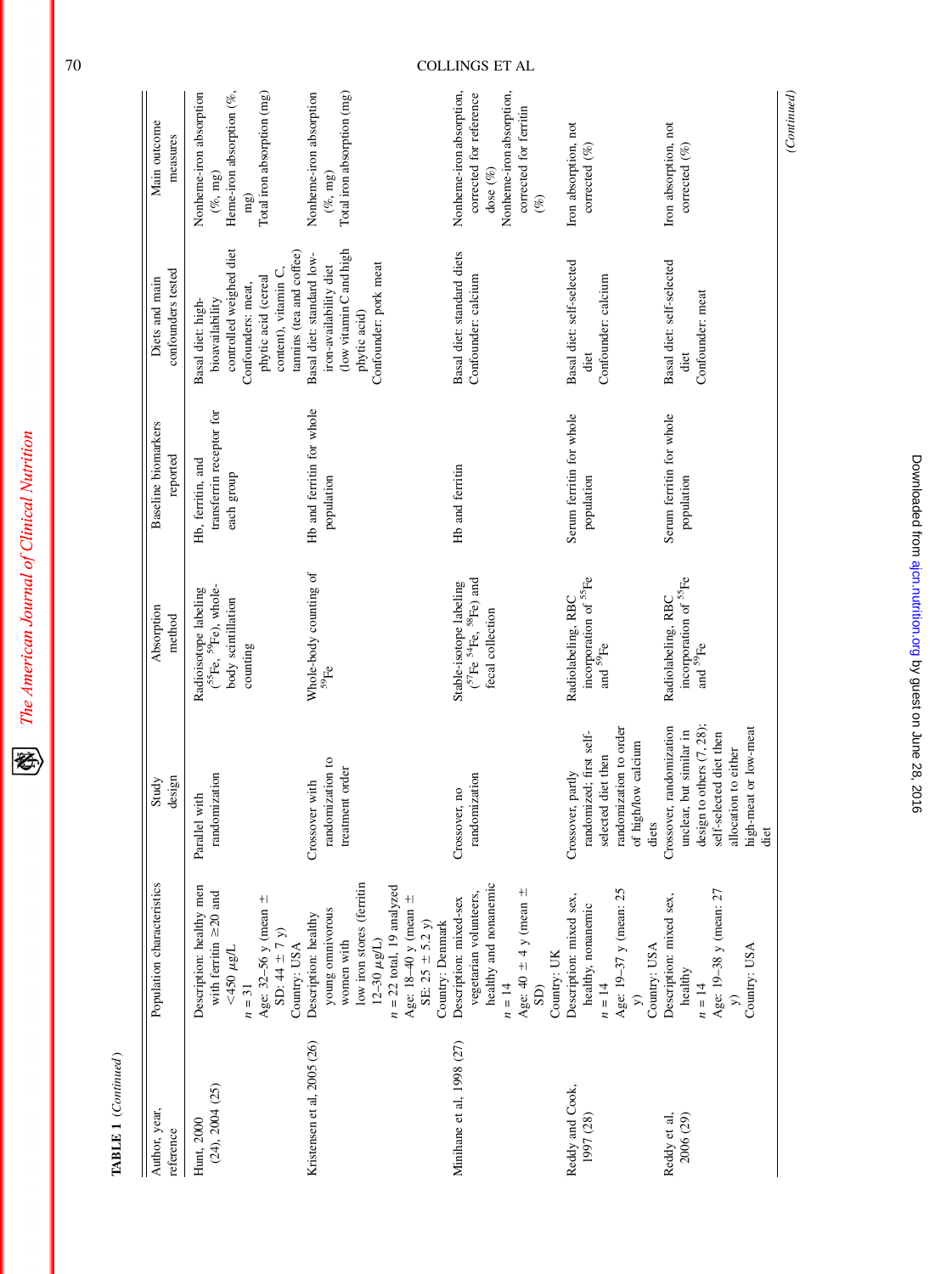| į                |
|------------------|
| L<br>٦<br>F<br>г |

谷

| Author, year,<br>reference         | Population characteristics                                                                                                                                                            | design<br>Study                                                                                                            | Absorption<br>method                                                           | Baseline biomarkers<br>reported                                                      | confounders tested<br>Diets and main                                                                                                     | Main outcome<br>measures                                                                                                                                     |
|------------------------------------|---------------------------------------------------------------------------------------------------------------------------------------------------------------------------------------|----------------------------------------------------------------------------------------------------------------------------|--------------------------------------------------------------------------------|--------------------------------------------------------------------------------------|------------------------------------------------------------------------------------------------------------------------------------------|--------------------------------------------------------------------------------------------------------------------------------------------------------------|
| Roe et al, 2005 (30)               | $n = 35$ (15 wild/wild, 15<br>C282Y/wild, and 5<br>Description: men<br>C282Y/H63D)<br>Country: UK<br>Age: $\geq 40$ y                                                                 | genotype groups) with<br>treatments in identical<br>Parallel (divided by<br>order                                          | Stable-isotope labeling<br>$(^{54}Fe$ and $^{57}Fe)$ and<br>RBC incorporation  | Hb, serum ferritin, and<br>plasma transferrin<br>receptor for each<br>genotype group | Confounder: genotype<br>bioavailability and<br>Basal diet: high-<br>cereal diets                                                         | Isotope dose absorbed (%,<br>Nonheme-iron absorption<br>(mg)<br>mg)                                                                                          |
| Tetens et al, 2005 (31)            | ferritin $(12-30 \ \mu g/L)$<br>Description: healthy<br>women with low<br>Country: Denmark<br>but no IDA (Hb<br>Age: 21-29 y<br>$>$ 110 g/L)<br>$n = 32$                              | studies each with 2<br>treatment order (3<br>randomization to<br>Crossover with<br>arms)                                   | measurement of <sup>59</sup> Fe<br>Whole-body counter                          | Hb and serum ferritin for<br>whole population                                        | Basal diet: typical Danish<br>Confounders: vitamin C,<br>meat, phytic acid<br>foods                                                      | Reference dose absorption<br>Nonheme-iron absorption<br>Heme-iron absorption<br>Corrected values for<br>nonheme iron<br>$(\% ,$ mg)<br>$(\% ,$ mg)<br>$(\%)$ |
| Turnlund et al, 1990 (32)          | and serum ferritin $\leq$ 50<br>Age: 28 $\pm$ 4 y (mean $\pm$<br>young women, $Hb \leq$<br>$n = 9$ total, 8 analyzed<br>Description: healthy<br>Country: USA<br>150 g/L,<br>$\mu$ g/L | randomization to<br>treatment order<br>Crossover with                                                                      | Stable isotope $(^{54}\mathrm{Fe})$<br>labeling and fecal<br>collection        | Hb and serum ferritin for<br>whole population                                        | Basal diet: cereal-based<br>Confounder: milk                                                                                             | Iron absorption with or<br>without milk $(\%)$                                                                                                               |
| et al, 1998 (33)<br>van den Heuvel | Description: healthy male<br>Country: Netherlands<br>Age: 20-30 y<br>subjects<br>$n = 12$                                                                                             | randomization (control<br>group and 3 groups<br>received different<br>oligosaccharides)<br>nondigestible<br>Crossover with | Stable-isotope labeling<br>$(^{57}Fe$ and $^{58}Fe$ ) and<br>RBC incorporation | Hb and ferritin for each<br>group                                                    | galactooligosaccharide<br>fructooligosaccharide,<br>Basal diet: controlled<br>oligosaccharides,<br>Confounders:<br>basal diet<br>inulin, | presented, but corrected<br>during analysis (%)<br>for serum ferritin<br>uncorrected data<br>Iron absorption,                                                |

<sup>1</sup>Hb, hemoglobin; IDA, iron deficiency anemia; RBC, red blood cell. Hb, hemoglobin; IDA, iron deficiency anemia; RBC, red blood cell.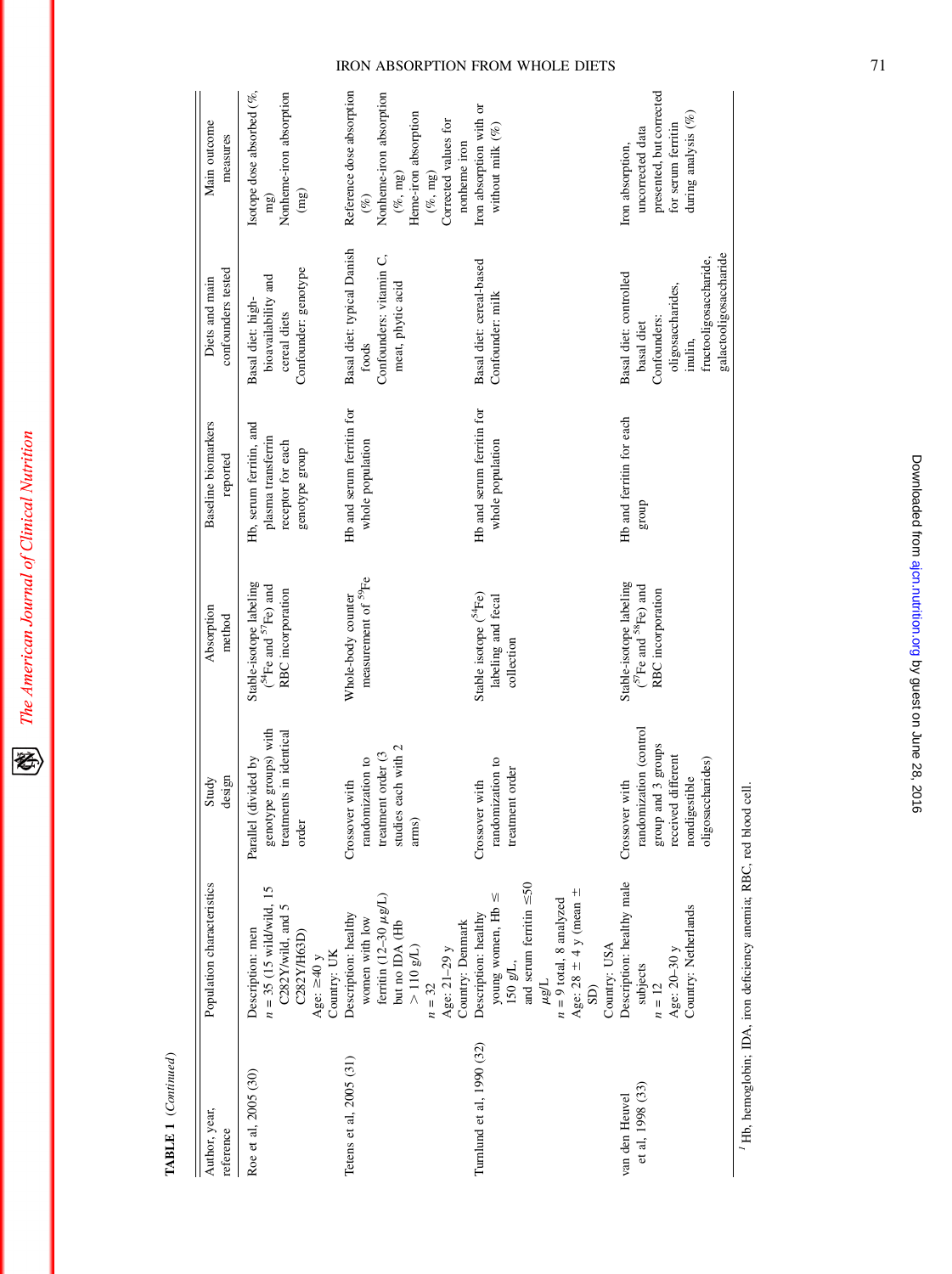| Summary of iron absorption from all included studies <sup>1</sup><br>TABLE <sub>2</sub> |     |                                           |                                                                                                                                             |                                                          |                                                                                            |                            |
|-----------------------------------------------------------------------------------------|-----|-------------------------------------------|---------------------------------------------------------------------------------------------------------------------------------------------|----------------------------------------------------------|--------------------------------------------------------------------------------------------|----------------------------|
|                                                                                         |     |                                           |                                                                                                                                             |                                                          | Iron absorption                                                                            |                            |
| Author, year, reference                                                                 | Sex | Baseline ferritin                         | Diet description                                                                                                                            | Mean                                                     | SE, SD, or 95% CI                                                                          | Labeling period            |
| Cook et al, 1991 (6)                                                                    | MÆ  | $\mu g/L$<br>34 (range: 8–242)            | Self-selected diet                                                                                                                          | NH: 7.4 (G)<br>of                                        | SE)<br>5.6–9.9 ( $\pm$<br>of                                                               | 14 d $(2 \text{ meals/d})$ |
|                                                                                         |     | 48 (range: 6-252)                         | Self-selected, enhancing diet                                                                                                               | corr F: 6.4 (G)<br>NH: 6.6 (G)                           | SE)<br>$\overline{\text{SB}}$<br>5.4-8.0 ( $\pm$ 1<br>$5.5 - 7.3$ ( $\pm$                  |                            |
|                                                                                         |     | 37 (range: 12-236)                        | Self-selected, inhibiting diet                                                                                                              | corr F: 8.0(G)<br>NH: 3.4 (G)                            | SE)<br>SE)<br>$7.0 - 9.2 (= 1)$<br>$2.6 - 4.6 (=$                                          |                            |
| Cook et al, 2001 (7)                                                                    | MÆ  | SE)<br>31, 26-37 $(\pm 1)$                | Self-selected diet, high vitamin C<br>Self-selected diet                                                                                    | corr F: 3.2 (G)<br>NH: 4.57 (G)<br>NH: 7.69 (G)          | SE)<br>SE)<br>SE)<br>5.93-9.99 $($ $\pm$ 1<br>$2.8 - 3.6$ ( $\pm$ 1<br>3.39-6.17 ( $\pm$ 1 | 5 d (3 meals/d)            |
| Diaz et al, 2003 (16)                                                                   | Щ   | $6.3 \pm 3.3$ (SD)                        | Self-selected diet, low vitamin C<br>Typical Mexican diet                                                                                   | NH: 5.69 (G)<br>NH: 6.6                                  | $\widetilde{\text{SB}}$<br>4.76-6.80 ( $\pm$ 1<br>3.0(SD)                                  | 14 d $(2 \text{ meals/d})$ |
| Gleerup et al, 1995 (17)                                                                | Щ   | $6.4 \pm 2.3$ (SD)<br>$25.4 \pm 3.9$ (SD) | Standard diet + milk with lunch and dinner<br>Standard diet + milk with breakfast and<br>Typical Mexican diet + ascorbic acid               | NH: 22.9<br>NH: 15.9<br>NH: 12.1                         | 12.6 (SD)<br>4.76 (SE)<br>2.20 (SE)                                                        | $4 \times 5$ d (4 meals/d) |
| Grinder-Pedersen et al,                                                                 | Щ   | $\overline{4}$<br>$15$ (range: $6-$       | Basal diet (low calcium)<br>evening meal                                                                                                    | NH: 7.4 (G)                                              | 5.3, 10.5 (95% CI)                                                                         | 4 d (3 meals/d)            |
| 2004 (18)                                                                               |     |                                           | Basal diet (low calcium) + milk                                                                                                             | corr F: 2.6 (G)<br>corr F: 1.9(G)<br>NH: 5.2 (G)         | 1.5, 4.4 (95% CI)<br>3.5, 7.9 (95% CI)<br>1.1, 3.4 (95% CI)                                |                            |
|                                                                                         |     |                                           | Basal diet (low calcium) + calcium lactate                                                                                                  | corr F: 2.3 (G)<br>NH: 6.7 (G)                           | 1.6, 3.3 (95% CI)<br>5.0, 8.9 (95% CI)                                                     |                            |
|                                                                                         |     |                                           | Basal diet (low calcium) + milk mineral                                                                                                     | corr F: 2.1 (G)<br>NH: 5.1 (G)                           | $\Theta$<br>$\Theta$<br>3.2, 7.9 (95%<br>1.4, 3.3 (95%                                     |                            |
| Hallberg et al, 1997 (19)                                                               | Σ   | $91 \pm 36.9$ (SD)                        | Standard diet, nondonors                                                                                                                    | NH: 4.5<br>H: 23.2                                       | 1.96 (SD)<br>7.0 (SD)                                                                      | 5 d (4 meals/d)            |
|                                                                                         |     | $36.8 \pm 15.8$ (SD)                      | Standard diet, blood donors                                                                                                                 | NH: 17.4<br>H: 34.9                                      | 8.4 (SD)<br>8.1 (SD)                                                                       |                            |
| Hulten et al, 1995 (20)                                                                 | щ   | 30.4 (range: 10-70)                       | High-bioavailability diet with high meat<br>Medium-bioavailability diet with low<br>intake and lower phytate                                | NH: 1.91 mg/d<br>NH: 1.22 mg/d<br>$T: 2.31$ mg/d         | $0.26$ (SE)<br>$0.27$ (SE)<br>$0.21$ (SE)<br>0.21(SE)                                      | $2 \times 5$ d (4 meals/d) |
| Hunt, 2003 (21), Hunt and<br>Zeng, 2004 (25)                                            | щ   | 21 (range: 4-73)                          | meat intake and 2-fold higher phytate<br>High-bioavailability diet + high-<br>High-bioavailability diet + low-<br>bioavailability test diet | NH: 11.8 (G)<br>NH: 2.4 (G)<br>T: 1.32 mg/d<br>H: 40 (G) | 7.9, 17.4 (pooled SD)<br>1.6, 3.6 (pooled SD)<br>33, 48 (pooled SD)                        | $2 \times 2 d$ (3 meals/d) |
|                                                                                         |     |                                           | Low-bioavailability diet + high-<br>Low-bioavailability diet + low-<br>bioavailability test diet<br>bioavailability test diet               | NH: 9.0 (G)<br>NH: 2.3 (G)<br>H: 38 (G)<br>H: 29 (G)     | 6.1, 13.3 (pooled SD)<br>1.5, 3.4 (pooled SD)<br>24, 35 (pooled SD)<br>31, 46 (pooled SD)  |                            |
| Hunt et al, 1994 (22)                                                                   | щ   | $12.2 \pm 2.5$ (SD)                       | Low-bioavailability diet + ascorbic acid<br>bioavailability test diet<br>Low-bioavailability diet                                           | H: 33 (G)<br>4.3 mg/d<br>5.8 mg/d                        | 27, 40 (pooled SD)<br>3.1 (pooled SD)<br>3.1 (pooled SD)                                   | Balance study 9 d          |
|                                                                                         |     | $10.2 \pm 1.9$ (SD)                       | Western diet + ascorbic acid<br>Western diet                                                                                                | $6.4$ mg/d<br>$6$ mg/d                                   | 2.3 (pooled SD)<br>2.3 (pooled SD)                                                         |                            |

72 COLLINGS ET AL

The American Journal of Clinical Nutrition

谷

Downloaded from ajon nutrition org by guest on June 28, 2016 by guest on June 28, 2016 [ajcn.nutrition.org](http://ajcn.nutrition.org/) Downloaded from

 $(Continued) % \begin{minipage}[b]{0.5\linewidth} \centering \centerline{\includegraphics[width=0.5\linewidth]{images/STM100020.jpg} \centerline{\includegraphics[width=0.5\linewidth]{images/STM100020.jpg} \centerline{\includegraphics[width=0.5\linewidth]{images/STM100020.jpg} \centerline{\includegraphics[width=0.5\linewidth]{images/STM100020.jpg} \centerline{\includegraphics[width=0.5\linewidth]{images/STM100020.jpg} \centerline{\includegraphics[width=0.5\linewidth]{images/STM100020.jpg} \centerline{\includegraphics[width=0.5\linewidth]{images/STM100020.jpg} \centerline{\includegraphics[width$ (Continued)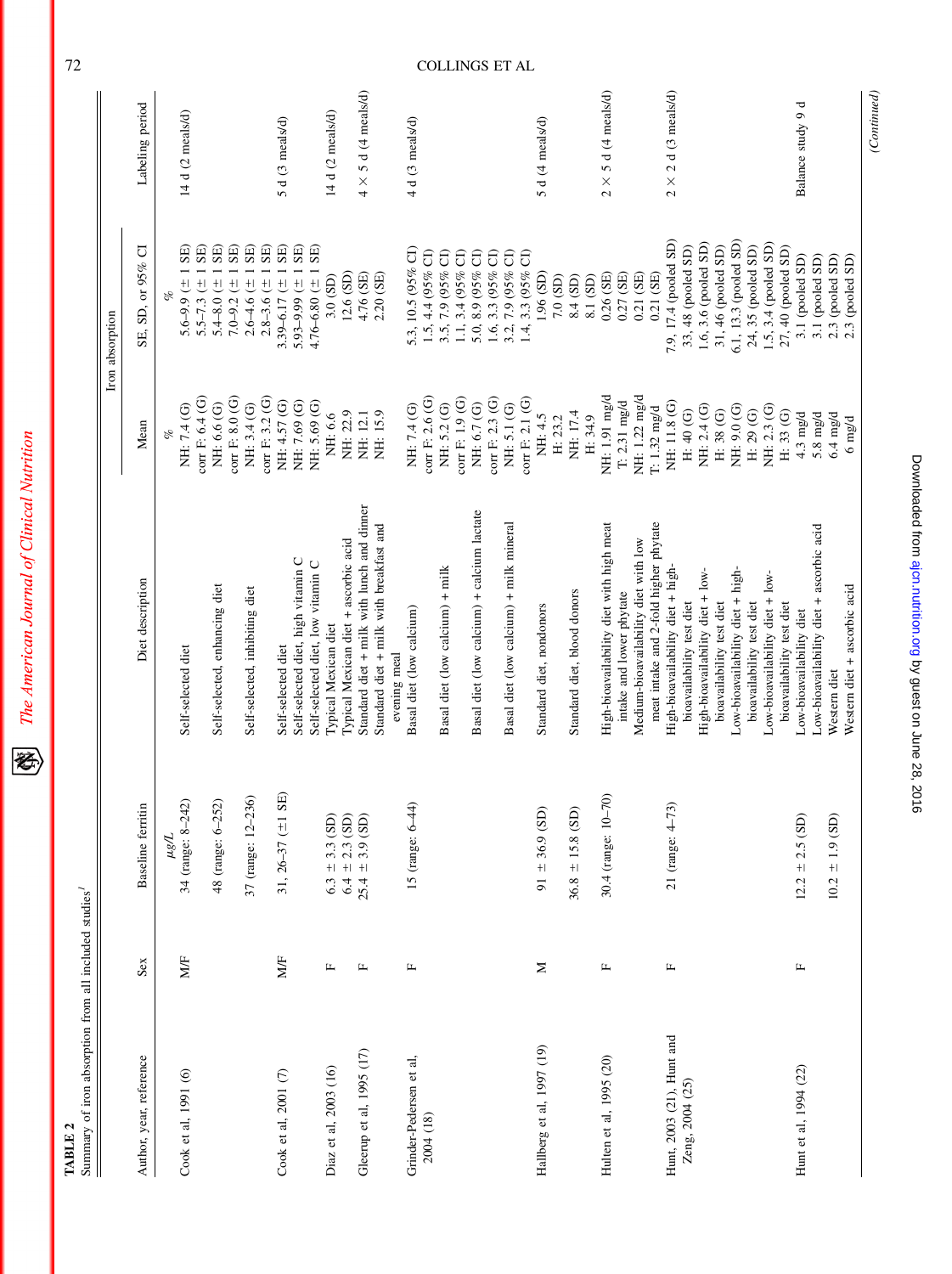|                               |     |                                                         |                                       |              | Iron absorption                               |                                               |
|-------------------------------|-----|---------------------------------------------------------|---------------------------------------|--------------|-----------------------------------------------|-----------------------------------------------|
| Author, year, reference       | Sex | Baseline ferritin                                       | Diet description                      | Mean         | SE, SD, or 95% CI                             | Labeling period                               |
| Hunt and Roughead, 1999 (23)  | щ   | 38.3 (range: 6-149)                                     | Omnivorous diet                       | NH: 3.8 (G)  | $\overline{\text{SD}}$<br>$2.1 - 6.7$ ( $\pm$ | d (3 meals/d)<br>$\mathbf{\Omega}$            |
|                               |     | 43.6 (SD)                                               | Lactoovovegetarian                    | NH: 1.1 (G)  | SD)<br>$0.6 - 2.1 (= 1)$                      |                                               |
| Hunt and Roughead, 2000 (24), | z   | $1$ SE)<br>118, 102-139 ( $\pm$                         | High-bioavailability diet             | NH: 3.4 (G)  | SD)<br>$2.4 - 4.8$ ( $\pm$ 1                  | 2 d (3 meals/d)<br>$\times$<br>$\mathcal{L}$  |
| Hunt and Zeng, 2004 (25)      |     |                                                         |                                       | H: 26 (G)    | SD)<br>$22-31 (= 1)$                          |                                               |
|                               |     | SE)<br>100, 86-118 $(\pm 1)$                            | Low-bioavailability diet              | NH: 0.7 (G)  | SD)<br>$0.5 - 1.0 (= 1$                       |                                               |
|                               |     |                                                         |                                       | H: 22 (G)    | SD)<br>$18-26 (= 1$                           |                                               |
| Kristensen et al, 2005 (26)   | щ   | 19 (range: 12-28)                                       | Low bioavailability diet              | NH: 5.3      | $0.6$ (SE)                                    | 5 d (3 meals/d)                               |
|                               |     |                                                         | Diet + Danish pork meat               | NH: 7.9      | 1.1 (SE)                                      |                                               |
|                               |     |                                                         | Diet + Polish pork meat               | NH: 6.8      | $1.0$ (SE)                                    |                                               |
| Minihane et al, 1998 (27)     | MÆ  | $39 \pm 9$ (SD)                                         | Basal diet                            | NH: 15.8     | 2.1 (SE)                                      | 1 d (3 meals/d)                               |
|                               |     |                                                         |                                       | corr F: 11.1 | 3.0 (SE)                                      |                                               |
|                               |     |                                                         |                                       | corr R: 16.7 | 3.1 (SE)                                      |                                               |
|                               |     |                                                         | Basal diet + calcium                  | NH: 4.7      | $1.4$ (SE)                                    |                                               |
|                               |     |                                                         |                                       | corr F: 3.8  | $1.5$ (SE)                                    |                                               |
|                               |     |                                                         |                                       | corr R: 4.3  | $1.0$ (SE)                                    |                                               |
| Reddy et al, 1997 (28)        | MÆ  | 50, 42-60 ( $\pm$ 1 SE)                                 | Self-selected diet                    | NH: 5.01 (G) | SE)<br>$4.08 - 6.17 \ (\pm 1)$                | 5 d (2 meals/d)                               |
|                               |     |                                                         | Self-selected diet, high calcium      | NH: 4.71 (G) | 3.80-5.85 ( $\pm$ 1 SE)                       |                                               |
|                               |     |                                                         | Self-selected diet, low calcium       | NH: 5.83 (G) | 4.65-7.30 ( $\pm$ 1 SE)                       |                                               |
| Reddy et al, 2006 (29)        | MÆ  | 34, 26-46 $(\pm 1$ SE)                                  | Self-selected diet                    | NH: 4.81 (G) | $3.72 - 6.22$ ( $\pm$ 1 SE)                   | d (3 meals/d)<br>5                            |
|                               |     |                                                         | Self-selected diet + high meat        | NH: 6.47 (G) | SE)<br>$4.76 - 8.81 \ (\pm 1)$                |                                               |
|                               |     |                                                         | Self-selected diet (no meat)          | NH: 5.08 (G) | SE)<br>$3.76 - 6.87$ ( $\pm$ 1                |                                               |
| Roe et al, 2005 (30)          | Σ   | $62 \pm 50$ (SD)                                        | Cereal diet                           | NH: 4.9      | 2.0(SD)                                       | 3 d (2 meals/d)                               |
| (wildtype only)               |     |                                                         | High-bioavailability diet             | NH: 6.8      | 6.8(SD)                                       | $2$ d $(3 \text{ meals/d})$                   |
| Tetens et al, 2005 (31)       | щ   | $20.2 \pm 1.4$ (SE)                                     | Typical Danish foods with low meat,   | NH: 1.5      | 0.57(SE)                                      | $\times$ 5 d (3 meals/d)<br>$\mathbf{\Omega}$ |
|                               |     |                                                         | low vitamin C, and high phytic acid   | corr R: 1.9  | 0.5(SE)                                       |                                               |
|                               |     |                                                         | Typical Danish foods with low meat,   | NH: 2.7      | $0.60$ (SE)                                   |                                               |
|                               |     |                                                         | high vitamin C, and high phytic acid  | corr R: 3.4  | $0.4$ (SE)                                    |                                               |
|                               |     |                                                         | Typical Danish foods with low meat,   | NH: 2.9      | $0.59$ (SE)                                   |                                               |
|                               |     |                                                         |                                       |              |                                               |                                               |
|                               |     |                                                         | low vitamin C, and high phytic acid   | corr R: 3.5  | 0.6(SE)                                       |                                               |
|                               |     |                                                         | Typical Danish foods with high meat,  | NH: 3.4      | $0.5$ (SE)                                    |                                               |
|                               |     |                                                         | low vitamin C, and high phytic acid   | corr R: 3.5  | $0.6$ (SE)                                    |                                               |
|                               |     |                                                         | Typical Danish foods with high meat,  | NH: 4.9      | $0.93$ (SE)                                   |                                               |
|                               |     |                                                         | high vitamin C, and low phytic acid   | corr R: 4.9  | $0.9$ (SE)                                    |                                               |
|                               |     |                                                         | Typical Danish foods with high meat,  | NH: 3.7      | $0.9$ (SE)                                    |                                               |
|                               |     |                                                         | high vitamin C, and high phytic acid  | corr R: 3.8  | 0.7(SE)                                       |                                               |
| Turnlund et al, 1990 (32)     | щ   | Day 1: 31.9 $\pm$ 16.1 (SD)                             | Cereal based diet (no milk)           | NH: 8.04     | 2.56 (SD, calculated from                     | 2 d (3 meals/d)                               |
|                               |     |                                                         |                                       |              | chart)                                        |                                               |
|                               |     |                                                         | Cereal based diet + milk              | NH: 8.97     | 2.18 (SD, calculated from<br>chart)           |                                               |
| van den Heuvel et al,         | Σ   | $84 \pm 48$ (SD)                                        | Control diet                          | NH: 5.1      | .5(SE)                                        | 7 d (3 meals/d)                               |
|                               |     |                                                         |                                       |              |                                               |                                               |
| 1998 (33)                     |     | $84 \pm 58$ (SD)                                        | Control diet $+$ inulin               | NH: 5.5      | 1.6(SE)                                       |                                               |
|                               |     | $\frac{86 \pm 53 \text{ (SD)}}{82 \pm 49 \text{ (SD)}}$ | Control diet + fructooligosaccharide  | NH: 6.1      | $1.9$ (SE)                                    |                                               |
|                               |     |                                                         | Control diet + galactooligosaccharide | NH: 5.3      | 1.9 (SE)                                      |                                               |

' corr F, corrected/adjusted for ferritin data; corr R, corrected/adjusted for reference dose; G, geometric mean; H, heme-iron absorption; NH, nonheme-iron absorption; T, total iron absorption. corr F, corrected/adjusted for ferritin data; corr R, corrected/adjusted for reference dose; G, geometric mean; H, heme-iron absorption; NH, nonheme-iron absorption; T, total iron absorption.

by guest on June 28, 2016 [ajcn.nutrition.org](http://ajcn.nutrition.org/) Downloaded from

Downloaded from ajon.nutrition.org by guest on June 28, 2016

IRON ABSORPTION FROM WHOLE DIETS 73

The American Journal of Clinical Nutrition 经

> $\label{thm:rank2} \textbf{TABLE 2}\ (\textit{Continued})$ TABLE 2 (Continued)

 $\parallel$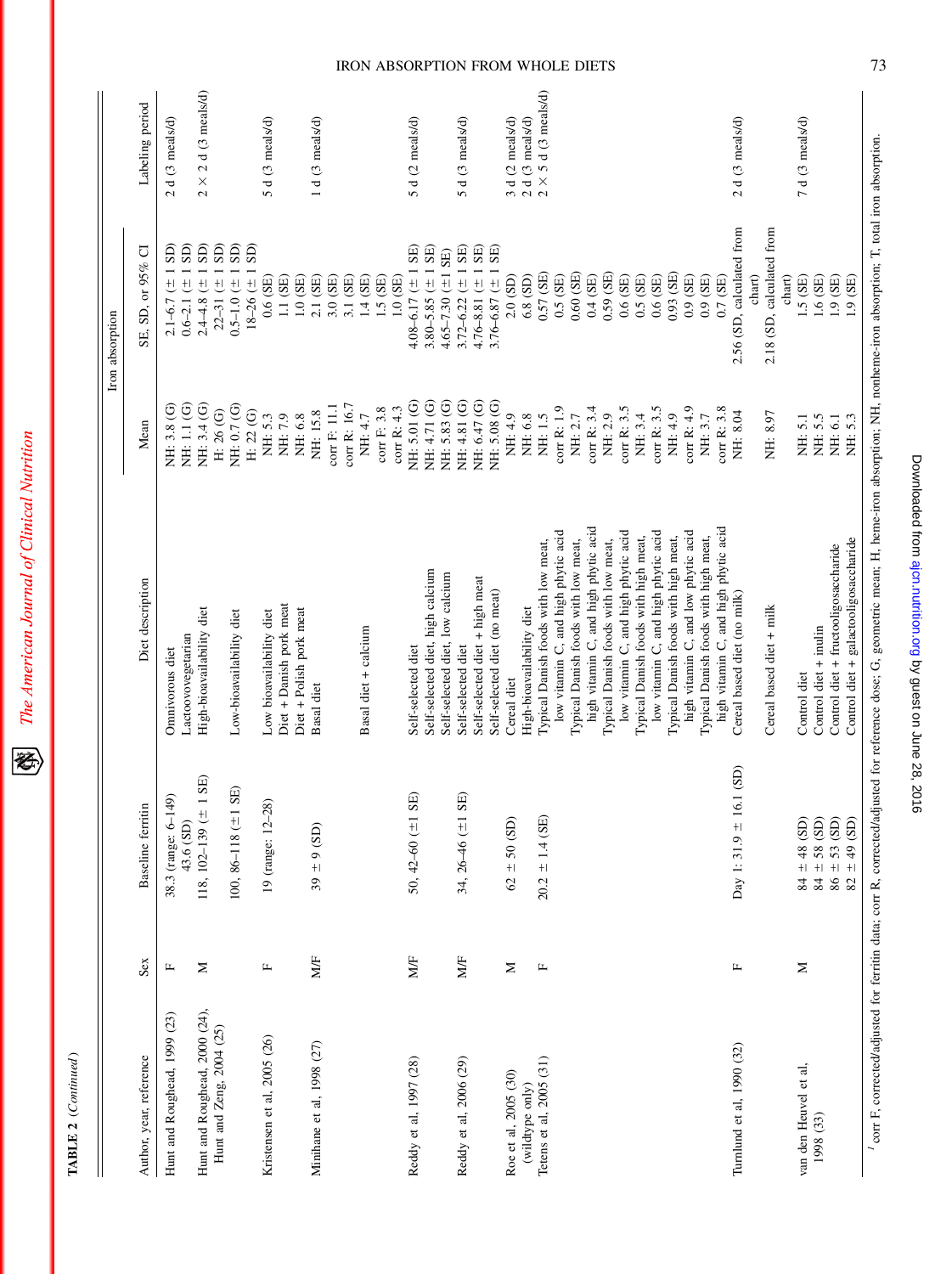obvious differences in diet composition. Most of the studies were crossover in design, which allowed a direct comparison between intraindividual absorption values. When a parallel design was used, most of the studies corrected the absorption data either by using the ferritin method [to 40  $\mu$ g/L (6)] or to a reference dose. There was considerable variation in the assessment of intake of iron and other nutrients from the diets, and dose verification was seldom reported. The diets were normally analyzed either by duplicate diet analysis or by using nutritional software and food-composition databases.

The mean iron-absorption data in each study from all relevant diets, groups, or intervention phases are shown in Table 2. Data corrected by using ferritin values or reference dose absorption were also presented. The lowest reported fractional nonhemeiron absorption was 0.7%—in men with a mean ferritin concentration of 100  $\mu$ g/L who consumed a low-bioavailability diet (24). The highest absorption, 22.9%, was observed in women with iron deficiency (mean ferritin:  $6.4 \mu g/L$ ) who consumed a basic Mexican diet (low bioavailability) but with added limeade (high in vitamin C) at each meal (16). Absorption typically appeared to be  $\sim 5-8\%$ , and it should be noted that many of the diets were specifically designed to be of low bioavailability.

Meta-analyses were undertaken to assess the effect of enhancers and inhibitors of iron absorption. Studies were initially grouped into 3 categories: manipulation of one enhancing factor, manipulation of one inhibitory factor, or manipulation of multiple factors (ie, high- compared with low-bioavailability diet). The studies in each forest plot, or subgroup of a forest plot, were ordered by the mean baseline ferritin concentration of the study population (low to high). SMDs were translated into percentage absorption units by using the SD of the Kristensen et al study (26); the translated units are given in the text for each figure and are presented in Table 3 and Table 4 for the sensitivity and subgroup analyses, respectively. The Kristensen et al study (26) was selected for the translation of SMDs because it was one of the largest included studies and reported results in the most common format (% iron absorption). Studies in which one enhancing or inhibitory factor was altered are shown in **Figure 2**; these included studies, where a diet rich in an inhibitor or enhancer was compared with one low in the inhibitor or enhancer and those that gave the diet alone or with the inhibitor or enhancer, usually as a supplement or in a drink. Enhancers (meat and ascorbic acid) significantly increased iron absorption from whole diets (SMD: 0.53; 95% CI: 0.21, 0.85;  $P = 0.001$ ;  $n = 102$ control participants; *P*-heterogeneity = 0.26;  $I^2$  = 21%); 8 studies were included in the plot. Reconverting these data into units of absorption [by using the SD in the Kristensen et al study (26)] suggested an increase in iron absorption of 2.0% (95% CI: 0.8%, 3.2%) when enhancers were added to the diet or were naturally present in high quantities in the diet. The study by Diaz et al (16) showed a far larger effect of the enhancer on iron absorption from the standard diet, but this study was conducted in women with very low iron stores (mean ferritin concentration: 6.3  $\mu$ g/L). However, removal of this study from the plot did not change the overall result, which remained significant. All of the sensitivity analyses conducted and the effect on the overall pooled results for each analysis are summarized in Table 3. A trend for inhibitory factors (milk, calcium, and phytate) to reduce iron absorption from whole diets which did not quite reach

statistical significance (SMD:  $-0.44$ ; 95% CI:  $-0.90$ , 0.02; P = 0.06;  $n = 81$  control participants; P-heterogeneity = 0.07,  $I^2$  = 52%) or a 1.7% reduction in iron absorption  $(-3.4\%, 0.1\%)$  is shown in Figure 2. Removal of the Minihane et al study (27), in which absorption was measured over only 1 d, eliminated the observed heterogeneity and showed a smaller but nearly significant reduction in iron absorption (Table 3).

The single inhibitory and enhancing effects pooled in Figure 2 are shown by subgroup of individual dietary enhancers and inhibitors in Figure 3 and Figure 4. The effect of ascorbic acid on iron absorption from whole diets was assessed in 4 studies and increased iron absorption significantly (SMD: 0.63; 95% CI: 0.10, 1.16;  $P = 0.02$ ;  $n = 58$  control participants; P-heterogeneity = 0.10,  $I^2 = 48\%$ )—an increase in iron absorption of 2.4% (95%) CI: 0.4%, 4.4%). The effect remained significant with the removal of the Diaz et al (16) study ( $P = 0.05$ ; Table 3). The effect of meat on nonheme-iron absorption reached only borderline significance (SMD: 0.43; 95% CI: 0.01, 0.86;  $P = 0.05$ ;  $n = 44$ control participants; 3 studies; P-heterogeneity = 0.67,  $I^2$  = 0%)—an increase in iron absorption of 1.6% (95% CI: 0.0%, 3.2%). Three inhibitory factors were assessed in the included studies; calcium, milk, and phytate. Milk contains significant amounts of calcium but was analyzed separately because it also contains casein, which is also thought to be an inhibitor (5). Although a significant inhibitory effect was not observed for any of the 3 dietary components (Figure 4;  $P = 0.36$  for milk,  $P =$ 0.12 for calcium, and  $P = 0.38$  for phytic acid), there were very limited data, particularly for phytate (only one study).

Six included studies manipulated multiple dietary components to maximize and minimize bioavailability. Iron absorption was significantly higher in diets specifically selected to be high in bioavailability (ie, low in inhibitors and high in enhancers) compared with those of low bioavailability (SMD: 0.96; 95% CI: 0.51, 1.41;  $P < 0.0001$ ;  $n = 96$  control participants; P-heterogeneity  $\leq 0.0001$ ,  $I^2 = 82\%$ ), which suggested an increase of 3.6% in iron absorption (1.9%, 4.3%). A sensitivity analysis was performed to remove the study by Hulten et al (20), because this was the only study to report results in milligrams rather than as a percentage. The effect remained highly statistically significant ( $P < 0.0001$ , Table 3).

Because of the different aims of the included studies, subgroup analyses could only be completed by using subsets of the data. The analyses were conducted in the studies presenting data for single enhancing factors and high- or low-bioavailability diets separately, because these included the greatest number of studies. The results are summarized in Table 4. Because of the limited number of studies in each subset, it was not possible to complete all the subgroup analyses as originally planned (sex, age, iron status, and study design). The effect of parallel and crossover methodologic designs in studies comparing high- with low-bioavailability diets is shown in Figure 5. Both study designs showed a significantly higher absorption from highbioavailability diets, although the effect was more pronounced in studies of parallel design ( $P$  for subgroups = 0.04). Because of inconsistencies in the presentation of results in these studies, it was not possible to use corrected absorption data in the forest plots; correction to the reference dose absorption or to a mean iron status could help to eliminate or reduce these differences. The other subgroup analyses were limited by the number of studies available in each subgroup, and no other significant

The American Journal of Clinical Nutrition

资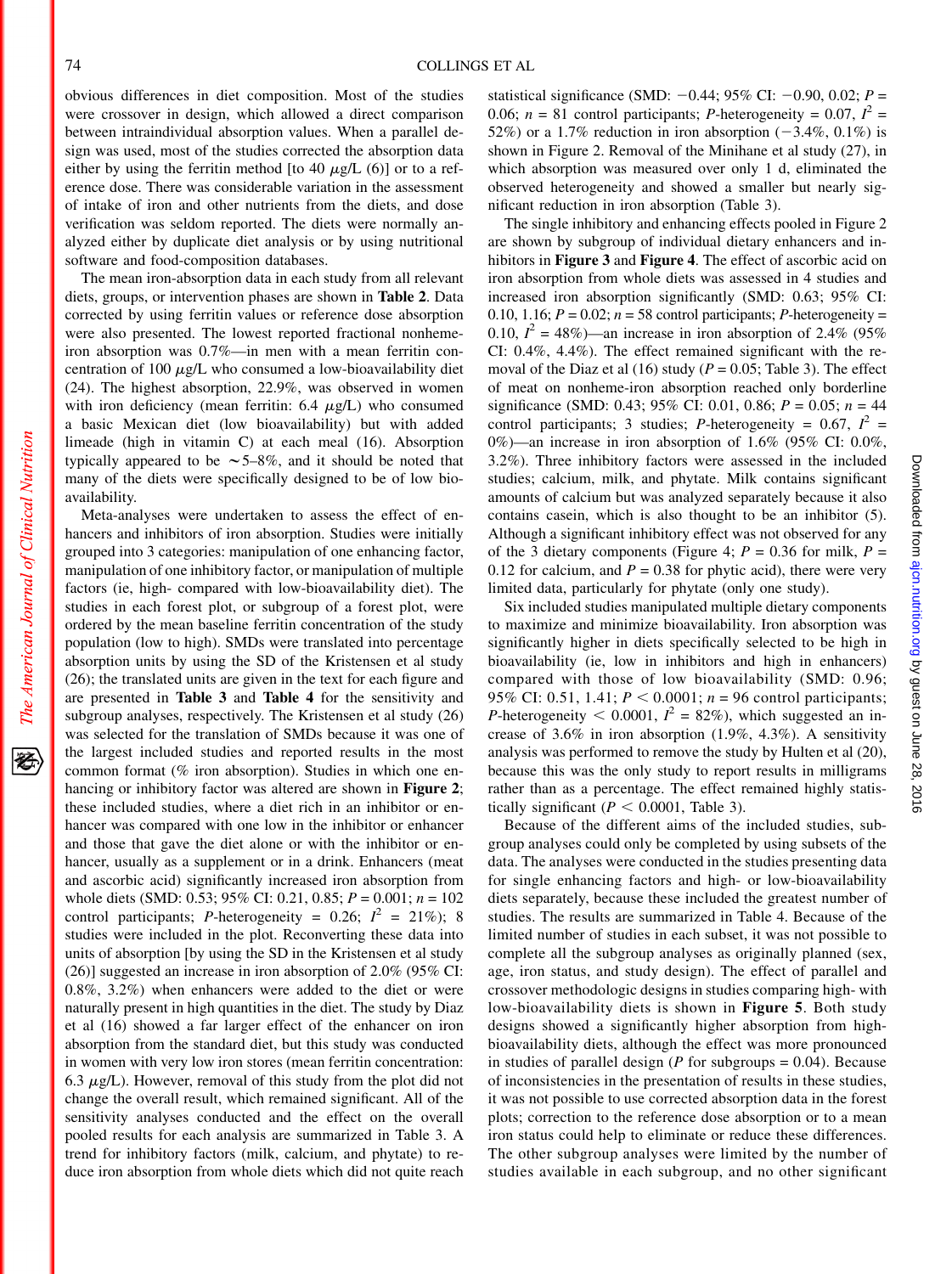> $\begin{array}{ll} \textbf{TABLE 3} \\ \textbf{Sensitivity analyses}^I \end{array}$ Sensitivity analyses<sup>1</sup> TABLE 3

|                                              |                                                                                                                                                          |                                     | P-overall |                       | Results altered                                                           | SMD translation into   |
|----------------------------------------------|----------------------------------------------------------------------------------------------------------------------------------------------------------|-------------------------------------|-----------|-----------------------|---------------------------------------------------------------------------|------------------------|
| Analysis                                     | Modified analysis                                                                                                                                        | SMD (95% CI)                        | effect    | Heterogeneity $(I^2)$ | after modification?                                                       | percentage (95% CI)    |
|                                              |                                                                                                                                                          |                                     |           |                       |                                                                           | $\mathcal{C}$          |
| Single enhancing factors<br>(Figure 2)       | Removal of 2 arms from Hunt et al (22);<br>only study that measured "apparent                                                                            | $2.84$ (0.52, $5.15$ ) <sup>2</sup> | 0.02      | 8 R                   | No; remains a significant effect, though<br>heterogeneity now significant | $\lessgtr$             |
|                                              | absorption" and reported in mg/d rather<br>than as %; analyzed as MD because all<br>units were comparable                                                |                                     |           |                       |                                                                           |                        |
|                                              | Removal of Diaz et al (16); effect size<br>considerably greater in this study                                                                            | 0.42(0.12, 0.72)                    | 0.005     | 0                     | No; remains a significant effect                                          | 1.6(0.5, 2.7)          |
| Single inhibiting factors<br>(Figure 2)      | (breakfast/evening meal or lunch/dinner)<br>administered milk with different meals<br>Removal of Gleerup et al (17); study                               | $-0.50(-1.08, 0.09)$                | 0.10      | 59                    | No; remains a nonsignificant effect                                       | $-1.9(-4.1, 0.3)$      |
|                                              | studies; only study to measure absorption<br>isize<br>considerably greater than that of other<br>Removal of Minihane et al (27); effect<br>over only 1 d | $-0.25(-0.59, 0.09)$                | 0.16      | $\circ$               | No; remains a nonsignificant effect, but<br>removes all heterogeneity     | $-0.9$ ( $-2.2$ , 0.3) |
| Ascorbic acid (Figure 3)                     | Removal of Diaz et al (16); effect size<br>considerably greater in this study                                                                            | $0.41 (-0.00, 0.82)$                | 0.05      | 0                     | Borderline significance with this study<br>removed, no heterogeneity      | 1.5(0.0, 3.1)          |
| Calcium (Figure 4)                           | size considerably greater than that of<br>Removal of Minihane et al (27); effect<br>other studies; only study to measure<br>absorption over only 1 d     | $-0.25(-0.78, 0.28)$                | 0.36      | $\circ$               | Only 2 studies now included                                               | $-0.9(-2.9, 1.1)$      |
| Milk (Figure 4)                              | (breakfast/evening meal or lunch/dinner)<br>administered milk with different meals<br>Removal of Gleerup et al (17). Study                               | $-0.13(-1.01, 0.75)$                | 0.77      | 50                    | Only 2 studies now included                                               | $-0.5 (-3.8, 2.8)$     |
| Multiple enhancing and<br>inhibiting factors | Removal of Cook et al (6); data presented<br>as geometric means only                                                                                     | 1.03 (0.48, 1.57)                   | 0.0002    | $\infty$              | does not reduce heterogeneity<br>No; remains a significant effect,        | 3.9(1.8, 5.9)          |
| (Figure 5)                                   | Removal of Hunt et al (24); effect size<br>considerably greater in this study                                                                            | 0.77(0.45, 1.10)                    | < 0.00001 | 0                     | No; remains a significant effect, removes<br>all heterogeneity            | 2.9(1.7, 4.1)          |
|                                              | to report data only in mg/d; analyzed as<br>MD because all units were comparable<br>Removal of Hulten et al (20); only study                             | $3.62$ (1.83, $5.42$ ) <sup>2</sup> | < 0.0001  | 53                    | but has no effect on heterogeneity.<br>No; remains a significant effect,  | ≸                      |
|                                              |                                                                                                                                                          |                                     |           |                       |                                                                           |                        |

MD, mean differemce; NA, not applicable; SMD, standard mean difference.

1<br>አመ.<br>2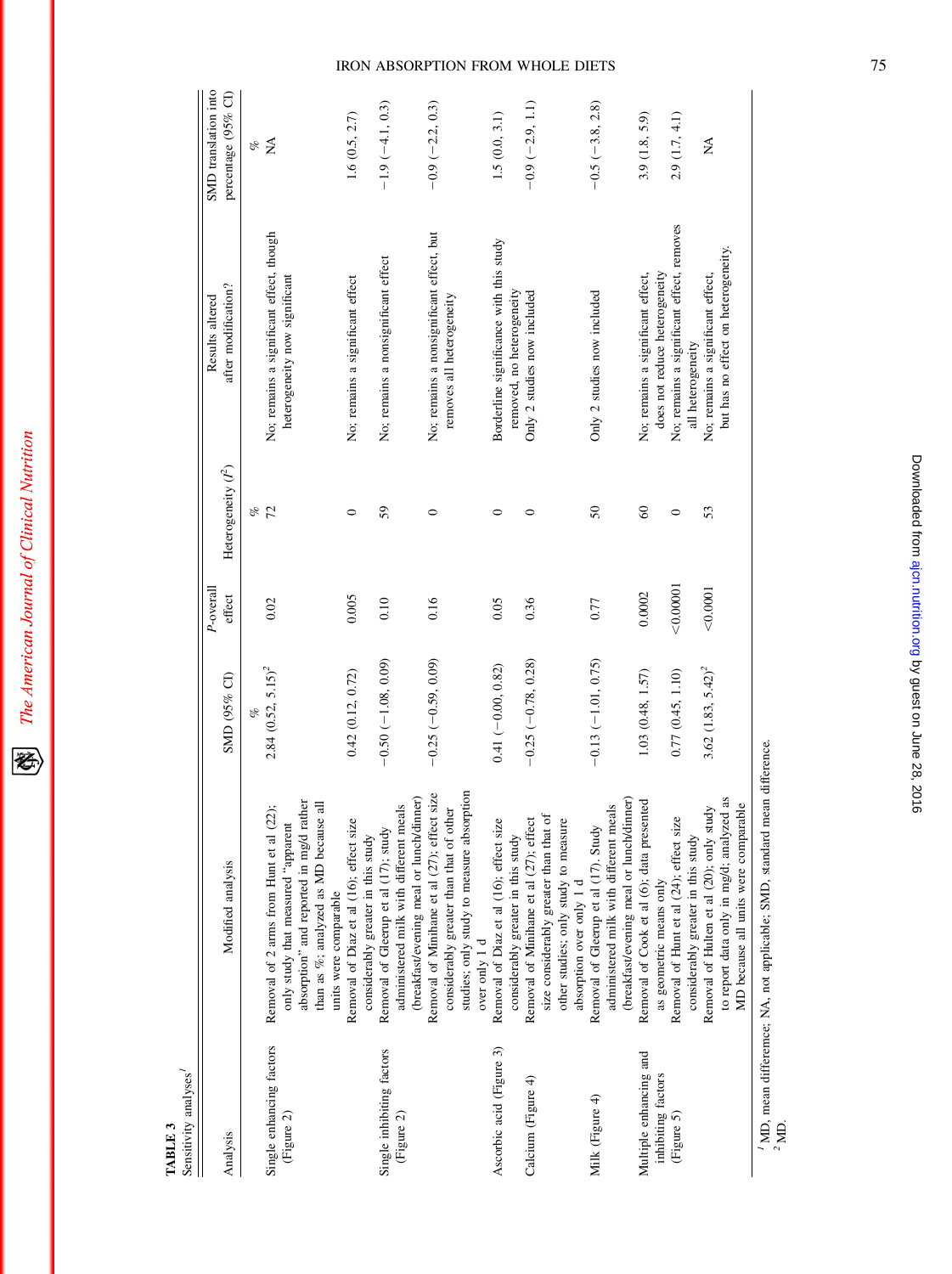TABLE 4<br>Subgroup analyses<sup>1</sup> Subgroup analyses<sup>1</sup> TABLE 4

|                                                 |                                                          |                          |                                               |                                     |                       | differences<br>Subgroup |             |
|-------------------------------------------------|----------------------------------------------------------|--------------------------|-----------------------------------------------|-------------------------------------|-----------------------|-------------------------|-------------|
| Subgrouping and analysis                        | Subgroup analysis (no. of<br>studies; no. control group) | SMD (95% CI)             | SMD translation into %<br>absorption (95% CI) | P-overal<br>effect                  | Heterogeneity $(I^2)$ | P,                      | $\tilde{f}$ |
| Study design                                    |                                                          | ofo                      | of                                            |                                     | of                    |                         |             |
| Multiple enhancing and inhibiting               | Parallel (3; 50)                                         | 1.31 (0.60, 2.03)        | 4.9 (2.3, 7.6)                                | 0.0003                              | $\degree$             | 0.04                    | 8<br>77.5   |
| factors (Figure 5)                              | Crossover $(3; 46)$                                      | 0.61(0.19, 1.03)         | 2.3(0.7, 3.9)                                 | 0.004                               | $\circ$               |                         |             |
| Single enhancing factors                        | All studies crossover                                    | Ź                        | $\lessgtr$                                    | Ş                                   | ≸                     | ≸                       |             |
| Sex                                             |                                                          |                          |                                               |                                     |                       |                         |             |
| Multiple enhancing and inhibiting factors       | Females only (3; 49)                                     | 0.94(0.50, 1.58)         | 3.5(1.9, 5.9)                                 | 0.0001                              | $\circ$               | 0.78                    | 0           |
|                                                 | Males only (2; 32)                                       | $1.17(-0.44, 2.77)$      | $4.4 (-1.7, 2.77)$                            |                                     | 87                    |                         |             |
|                                                 | Mixed sex (1; 15)                                        | Ź                        | $\tilde{\mathbb{R}}$                          |                                     | $\mathfrak{Z}$        |                         |             |
| Single enhancing factors                        | Females only (6; 76)                                     | 0.57(0.14, 1.01)         |                                               | $0.15$<br>$M$ A 0.009<br>$M$ A 0.13 | $\overline{4}$        | 0.69                    | 0           |
|                                                 | Males only (0; 0)                                        | Ź                        | $2.1(0.5, 3.8)$<br>NA                         |                                     | ₹                     |                         |             |
|                                                 | Mixed sex (2; 26)                                        | $0.43$ (-0.13, 0.98)     | $1.6 (-0.5, 3.7)$                             |                                     | $\circ$               |                         |             |
| Mean age                                        |                                                          |                          |                                               |                                     |                       | 0.67                    | 0           |
| Multiple enhancing and inhibiting factors       | Age $<$ 40 y (4; 64)                                     | 0.88(0.51, 1.24)         | 3.3(1.9, 4.7)                                 | 0.0000                              | $\circ$               |                         |             |
|                                                 | Age $\geq 40$ y (2; 32)                                  | $1.17 (-0.44, 2.77)$     | $4.4 (-1.7, 2.77)$                            | 0.15                                | 87                    |                         |             |
| Single enhancing factors                        | All populations $\leq 40$ y of age                       | Ź                        | $\lessgtr$                                    | Ź                                   | ≸                     |                         |             |
| Iron status (mean ferritin)                     |                                                          |                          |                                               |                                     |                       |                         |             |
| Multiple enhancing and inhibiting factors       | Ferritin $<$ 60 $\mu\text{g/L}$ (4; 64)                  | 0.88(0.51, 1.24)         | 3.3(1.9, 4.7)                                 | 0.0000                              |                       | 0.67                    |             |
|                                                 | Ferritin $\geq$ 60 $\mu$ g/L (2; 32)                     | $1.17(-0.44, 2.77)$      | $4.4 (-1.7, 2.77)$                            | 0.15                                | 87                    |                         |             |
| Single enhancing factors                        | Ferritin < 15 $\mu$ g/L (3; 36)                          | $0.68$ ( $-0.30$ , 1.65) | $2.6 (-1.1, 6.2)$                             | 0.17                                | 74                    | 0.77                    | 0           |
|                                                 | Ferritin $\geq$ 15 $\mu$ g/L (5; 66)                     | 0.49(0.14, 0.84)         | 1.8(0.5, 3.2)                                 | 0.005                               |                       |                         |             |
| WA pot opplicable: CMD standard mean difference |                                                          |                          |                                               |                                     |                       |                         |             |

NA, not applicable; SMD, standard mean difference.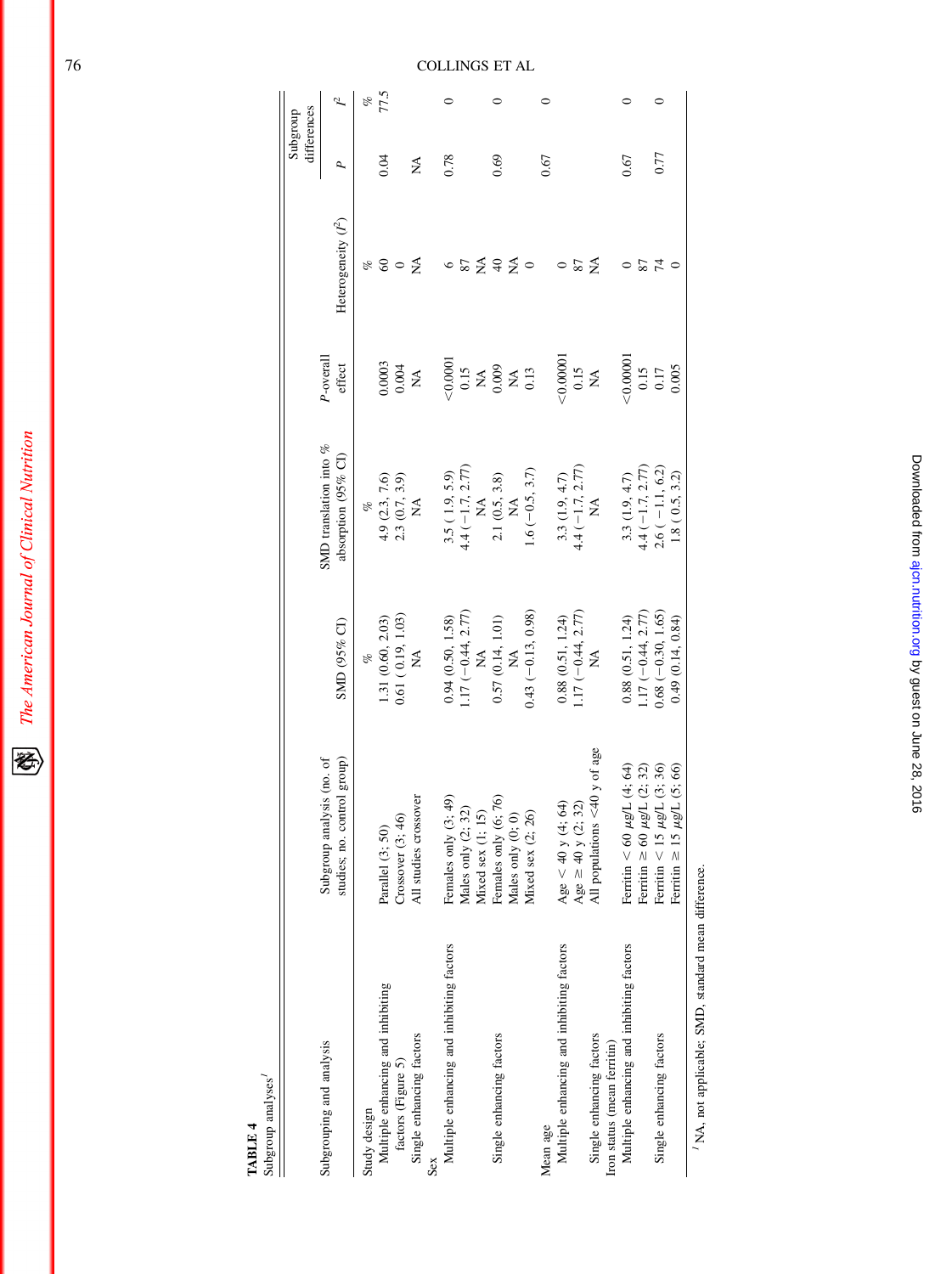|                                                                                                 |       | Enhanced/inhibted diet |     |            | <b>Control diet</b> |     |                 | <b>Std. Mean Difference</b>   | <b>Std. Mean Difference</b> |
|-------------------------------------------------------------------------------------------------|-------|------------------------|-----|------------|---------------------|-----|-----------------|-------------------------------|-----------------------------|
| <b>Study or Subgroup</b>                                                                        | Mean  | SD                     |     | Total Mean |                     |     | SD Total Weight | IV, Random, 95% CI            | IV, Random, 95% CI          |
| 2.1.1 Single enhancing factors                                                                  |       |                        |     |            |                     |     |                 |                               |                             |
| Diaz 2003 (16)                                                                                  | 22.9  | 12.6                   | 11  | 6.6        | 3                   | 11  | 8.7%            | 1.71 [0.71, 2.72]             |                             |
| Hunt 1994 W (22)                                                                                | 6     | 4.5                    | 12  | 6.4        | 2.1                 | 12  | 12.7%           | $-0.11$ [ $-0.91$ , $0.69$ ]  |                             |
| Hunt 1994 LBA (22)                                                                              | 5.8   | 3.1                    | 13  | 4.3        | $\overline{2}$      | 13  | 13.0%           | $0.56$ [ $-0.23$ , 1.34]      |                             |
| Kristensen 2005 (26)                                                                            | 7.9   | 4.79                   | 19  | 5.3        | 2.62                | 19  | 17.1%           | $0.66$ [0.00, 1.31]           |                             |
| Tetens 2005a (31)                                                                               | 2.7   | 1.9                    | 10  | 1.5        | 1.8                 | 10  | 10.4%           | $0.62$ [-0.28, 1.52]          |                             |
| Tetens 2005b (31)                                                                               | 3.4   | 1.66                   | 11  | 2.9        | 1.96                | 11  | 11.7%           | $0.26$ [-0.58, 1.11]          |                             |
| Cook 2001 (7)                                                                                   | 10.77 | 8.38                   | 12  | 6.67       | 3.67                | 12  | 12.1%           | $0.61$ [ $-0.21$ , $1.43$ ]   |                             |
| Reddy 2006 (29)                                                                                 | 11.13 | 11.15                  | 14  | 8.44       | 7.75                | 14  | 14.2%           | $0.27$ [-0.47, 1.02]          |                             |
| Subtotal (95% CI)                                                                               |       |                        | 102 |            |                     | 102 | 100.0%          | $0.53$ [0.21, 0.85]           |                             |
| Heterogeneity: Tau <sup>2</sup> = 0.04; Chi <sup>2</sup> = 8.84, df = 7 (P = 0.26); $P = 21\%$  |       |                        |     |            |                     |     |                 |                               |                             |
| Test for overall effect: $Z = 3.24$ (P = 0.001)                                                 |       |                        |     |            |                     |     |                 |                               |                             |
| 2.1.2 Single inhibiting factors                                                                 |       |                        |     |            |                     |     |                 |                               |                             |
| Grinder-Ped. 2004 M (18)                                                                        | 6.3   | 3.65                   | 14  | 8.5        | 4.47                | 13  | 17.2%           | $-0.52$ [ $-1.29$ , $0.25$ ]  |                             |
| Tetens 2005c (31)                                                                               | 3.7   | 2.98                   | 11  | 4.9        | 3.08                | 11  | 15.7%           | $-0.38$ [ $-1.23$ , $0.46$ ]  |                             |
| Gleerup 1995 (17)                                                                               | 12.1  | 21.81                  | 21  | 15.9       | 10.08               | 21  | 21.0%           | $-0.22$ [ $-0.83$ , $0.39$ ]  |                             |
| Turnlund 1990 (32)                                                                              | 9     | 2.18                   | 8   | 8.05       | 2.56                | 8   | 13.1%           | $0.38$ [ $-0.61$ , $1.37$ ]   |                             |
| Minihane 1998 (27)                                                                              | 4.7   | 5.2                    | 14  | 15.8       | 7.9                 | 14  | 15.2%           | $-1.61$ [ $-2.48$ , $-0.74$ ] |                             |
| Reddy 1997 (28)                                                                                 | 6.32  | 5.19                   | 14  | 7.97       | 6.41                | 14  | 17.8%           | $-0.27$ [ $-1.02$ , $0.47$ ]  |                             |
| Subtotal (95% CI)                                                                               |       |                        | 82  |            |                     | 81  | 100.0%          | $-0.44$ [ $-0.90, 0.02$ ]     |                             |
| Heterogeneity: Tau <sup>2</sup> = 0.17; Chi <sup>2</sup> = 10.34, df = 5 (P = 0.07); $P = 52\%$ |       |                        |     |            |                     |     |                 |                               |                             |
| Test for overall effect: $Z = 1.86$ (P = 0.06)                                                  |       |                        |     |            |                     |     |                 |                               |                             |
|                                                                                                 |       |                        |     |            |                     |     |                 |                               |                             |
|                                                                                                 |       |                        |     |            |                     |     |                 |                               | -5                          |

FIGURE 2. Forest plot showing the effect of single enhancing and inhibiting factors on iron absorption from a whole diet. IV, inverse variance; LBA, low bioavailability; M, milk; std., standard; W, Western diet.

differences were identified for subgroups based on sex, age, and iron status (Table 4).

Five of the included articles (all from studies in the United States) presented data for each individual in the study (7, 23, 28, 29, 32). A scatter plot of log(% nonheme absorption) plotted against log(serum ferritin) for the standard or control dietary phases of the interventions for each individual  $(n = 58)$  is shown in Figure 6. Uncorrected values were used for absorption and ferritin, but because both variables had a skewed distribution when tested for normality using the Shapiro-Wilk test, they were subsequently log transformed, which resulted in a normal distribution. The individual data from the standard diet phases were corrected to a range of ferritin concentrations (15–60  $\mu$ g/L) by using the ferritin method developed by Cook et al (6). Absorption was plotted against serum ferritin, as shown in Figure 7A. Three of the 5 studies with individual data had an identical design structure; they compared a self-selected dietary phase

with phases in which calcium  $(28)$ , vitamin C  $(7)$ , or meat  $(29)$ consumption were high or low. The intervention phases were grouped as self-selected, low bioavailability (high calcium, low vitamin C, no meat), and high bioavailability (low calcium, high vitamin C, high meat), and the absorption was corrected to the same range of ferritin concentrations (15–60  $\mu$ g/L) at an individual level. The means are plotted in Figure 7B. The uncorrected absorption values from the 3 intervention phases across the 3 Cook and Reddy studies were significantly different within subjects when tested with a repeated-measures ANOVA (test for within-subject effects:  $F = 5.878$ ,  $P = 0.004$ ). Pairwise comparisons indicated that absorption from the high-bioavailability phases was significantly higher than that from both the self-selected and low-bioavailability diets. The individual data analyses are summarized in Table 5.

Absorption decreased Absorption increased

The absorption data from these 58 individuals were further analyzed by using a linear regression model that initially included



FIGURE 3. Forest plot showing the effect of enhancing factors (ascorbic acid and meat) on iron absorption from a whole diet. IV, inverse variance; LBA, low bioavailability; std., standard; W, Western diet.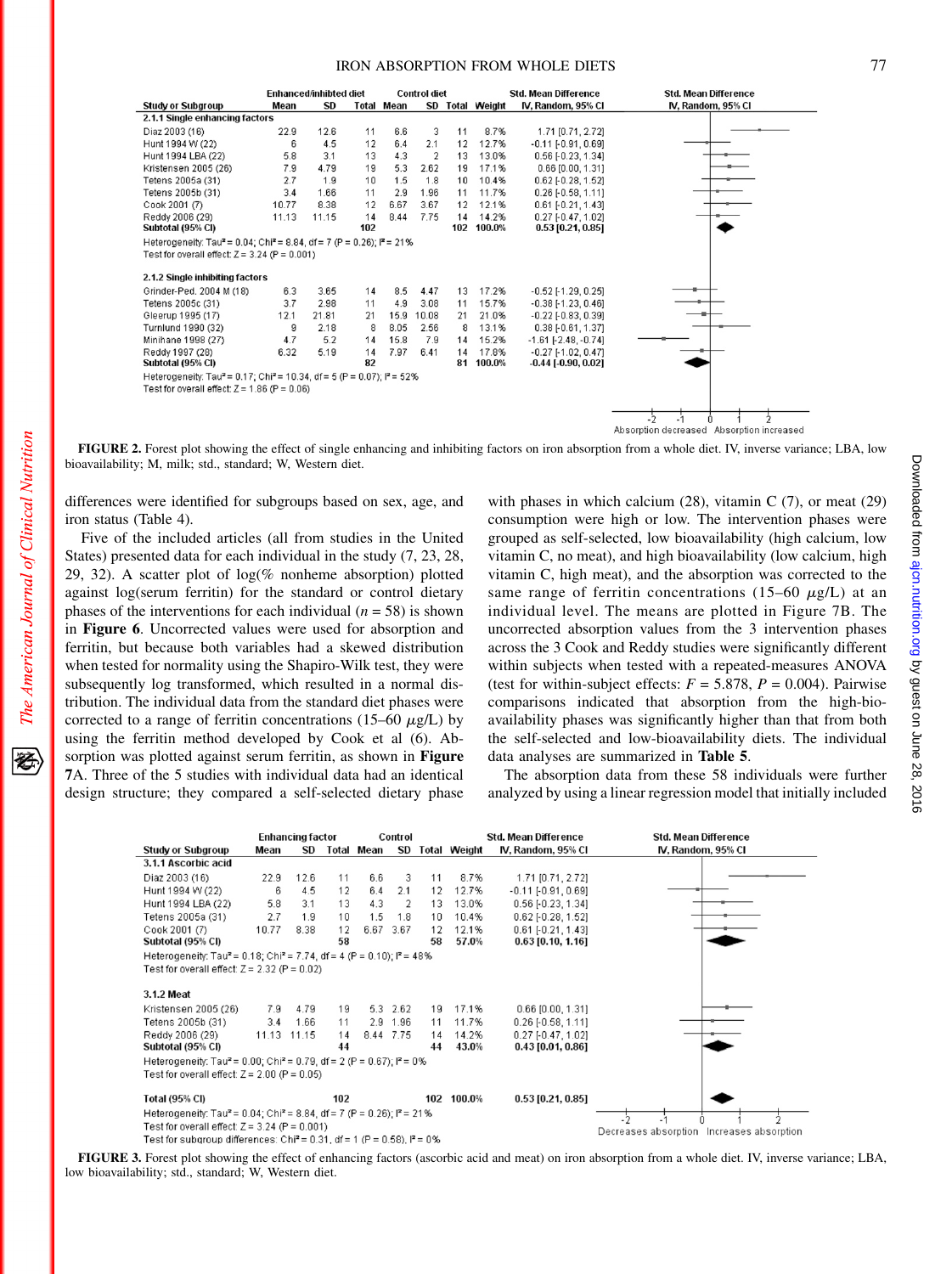|                                                                                                          |      | Inhibiting factor |    |            | Control |       |        | Std. Mean Difference          | <b>Std. Mean Difference</b>               |
|----------------------------------------------------------------------------------------------------------|------|-------------------|----|------------|---------|-------|--------|-------------------------------|-------------------------------------------|
| <b>Study or Subgroup</b>                                                                                 | Mean | SD                |    | Total Mean | SD      | Total | Weight | IV, Random, 95% CI            | IV, Random, 95% CI                        |
| 4.1.1 Milk                                                                                               |      |                   |    |            |         |       |        |                               |                                           |
| Grinder-Ped. 2004 M (18)                                                                                 | 6.3  | 3.65              | 14 | 8.5        | 4.47    | 13    | 31.1%  | $-0.52$ [ $-1.29$ , $0.25$ ]  |                                           |
| Gleerup 1995 (17)                                                                                        | 12.1 | 21.81             | 21 | 15.9       | 10.08   | 21    | 50.1%  | $-0.22$ [ $-0.83, 0.39$ ]     |                                           |
| Turnlund 1990 (32)                                                                                       | 9    | 2.18              | 8  | 8.05       | 2.56    | 8     | 18.8%  | $0.38$ $[-0.61, 1.37]$        |                                           |
| Subtotal (95% CI)                                                                                        |      |                   | 43 |            |         | 42    | 100.0% | $-0.20$ [ $-0.63$ , 0.23]     |                                           |
| Heterogeneity: Tau <sup>2</sup> = 0.00; Chi <sup>2</sup> = 1.99, df = 2 (P = 0.37); $P = 0\%$            |      |                   |    |            |         |       |        |                               |                                           |
| Test for overall effect: $Z = 0.92$ (P = 0.36)                                                           |      |                   |    |            |         |       |        |                               |                                           |
|                                                                                                          |      |                   |    |            |         |       |        |                               |                                           |
| 4.1.2 Calcium                                                                                            |      |                   |    |            |         |       |        |                               |                                           |
| Grinder-Ped. 2004 Ca (18)                                                                                | 7.5  | 4.23              | 14 | 8.5        | 4.47    | 13    | 34.1%  | $-0.22$ [ $-0.98$ , $0.53$ ]  |                                           |
| Minihane 1998 (27)                                                                                       | 4.7  | 5.2               | 14 | 15.8       | 7.9     | 14    | 31.4%  | $-1.61$ [ $-2.48$ , $-0.74$ ] |                                           |
| Reddy 1997 (28)                                                                                          | 6.32 | 5.19              | 14 | 7.97       | 6.41    | 14    | 34.5%  | $-0.27$ [ $-1.02$ , $0.47$ ]  |                                           |
| Subtotal (95% CI)                                                                                        |      |                   | 42 |            |         | 41    | 100.0% | $-0.68$ [ $-1.52$ , 0.17]     |                                           |
| Heterogeneity: Tau <sup>2</sup> = 0.39; Chi <sup>2</sup> = 6.87, df = 2 (P = 0.03); l <sup>2</sup> = 71% |      |                   |    |            |         |       |        |                               |                                           |
| Test for overall effect: $Z = 1.57$ (P = 0.12)                                                           |      |                   |    |            |         |       |        |                               |                                           |
| 4.1.3 Phytic acid                                                                                        |      |                   |    |            |         |       |        |                               |                                           |
| Tetens 2005c (31)                                                                                        | 3.7  | 2.98              | 11 | 4.9        | 3.08    | 11    | 100.0% | $-0.38$ [ $-1.23$ , $0.46$ ]  |                                           |
| Subtotal (95% CI)                                                                                        |      |                   | 11 |            |         | 11    | 100.0% | $-0.38$ [ $-1.23$ , $0.46$ ]  |                                           |
| Heterogeneity: Not applicable                                                                            |      |                   |    |            |         |       |        |                               |                                           |
| Test for overall effect: $Z = 0.88$ (P = 0.38)                                                           |      |                   |    |            |         |       |        |                               |                                           |
|                                                                                                          |      |                   |    |            |         |       |        |                               |                                           |
|                                                                                                          |      |                   |    |            |         |       |        |                               |                                           |
|                                                                                                          |      |                   |    |            |         |       |        |                               | Decreases absorption Increases absorption |
|                                                                                                          |      |                   |    |            |         |       |        |                               |                                           |

FIGURE 4. Forest plot showing the effect of individual inhibiting factors on iron absorption from a whole diet. Two comparisons from the Grinder-Pedersen study are included; as a result, no pooled total is presented. Ca, calcium lactate; IV, inverse variance; M, milk; std., standard.

ferritin, presence of enhancer or inhibitor, age, and sex as independent variables; however, because age ( $P = 0.44$ ) and sex ( $P$ )  $= 0.63$ ) were found not to be influential, the regression was rerun with ferritin and dietary modifiers (enhancers/inhibitors) as the only variables ( $R^2$  = 0.384, ANOVA  $F = 35.193$ ,  $P <$ 0.0001). This generated the following equation:

Log[nonheme – ironabsorption, %] = 
$$
- 0.73 \log[\text{ferritin}, \mu \text{g/L}] + 0.11[\text{modified}] + 1.82
$$
 (1)

where  $[{\rm modifier}]$  is 0 for standard diets,  $-1$  for diets that include an inhibitor, and 1 for diets that include an enhancer. The equation was used to predict the effect of enhancers and inhibitors on percentage absorption in individuals with low to high serum ferritin concentrations (6–80  $\mu$ g/L). These are shown in **Table 6** and range from 2.1% to 23.0%, depending on iron status and type of diet. In individuals with a serum ferritin concentration of

12  $\mu$ g/L, absorption is predicted to be between 8.4% and 13.9%—values that are considerably lower than those corrected to a ferritin concentration of 15  $\mu$ g/L (Table 5) with the Cook et al equation  $(6)$ , namely  $16.7-22.6\%$ .

#### DISCUSSION

Most of the published iron-absorption studies have been undertaken by using the single-meal approach, which tends to exaggerate the effect of inhibitors and enhancers. Whereas confirmation of the effects of dietary enhancers and inhibitors of iron absorption underpinned the subsequent analyses, our primary aim was to collate data on bioavailability factors that could be applied when setting dietary reference values for population groups. Our systematic approach showed the potential utilization of individual absorption data corrected for iron status to calculate iron bioavailability from whole diets.

The studies included in our meta-analysis (all from industrialized countries) showed a wide range in mean iron absorption (0.7–22.9%) in the volunteers, which is likely to reflect

|                                                                                                 |      | <b>Higher BA diets</b> |          |      | <b>Lower BA diets</b> |          | Std. Mean Difference |                      | Std. Mean Difference            |
|-------------------------------------------------------------------------------------------------|------|------------------------|----------|------|-----------------------|----------|----------------------|----------------------|---------------------------------|
| Study or Subgroup                                                                               | Mean | SD                     | Total    | Mean | SD                    | Total    | Weight               | IV, Random, 95% CI   | IV, Random, 95% CI              |
| 5.1.1 Crossover                                                                                 |      |                        |          |      |                       |          |                      |                      |                                 |
| Hulten 1995 (20)                                                                                | 1.91 | 1.19                   | 21       | 1.22 | 0.96                  | 21       | 20.0%                | $0.63$ [0.01, 1.25]  |                                 |
| Hunt 1999 (23)                                                                                  | 5    | 3.85                   | 10       | 1.89 | 1.84                  | 10       | 13.4%                | 0.99 [0.05, 1.93]    |                                 |
| Roe 2005 (30)                                                                                   | 6.8  | 6.8                    | 15       | 4.9  | 2                     | 15       | 17.6%                | $0.37$ [-0.35, 1.09] |                                 |
| Subtotal (95% CI)                                                                               |      |                        | 46       |      |                       | 46       | 51.0%                | $0.61$ [0.19, 1.03]  |                                 |
| Heterogeneity: Tau <sup>2</sup> = 0.00; Chi <sup>2</sup> = 1.05, df = 2 (P = 0.59); P = 0%      |      |                        |          |      |                       |          |                      |                      |                                 |
| Test for overall effect: $Z = 2.84$ (P = 0.004)                                                 |      |                        |          |      |                       |          |                      |                      |                                 |
| 5.1.2 Parallel                                                                                  |      |                        |          |      |                       |          |                      |                      |                                 |
|                                                                                                 |      |                        |          |      |                       |          |                      |                      |                                 |
| Hunt 2003 (21)                                                                                  | 13.7 | 10.2                   | 18       | 3.5  | 2.7                   | 18       | 17.4%                | 1.34 [0.61, 2.07]    |                                 |
| Cook 1991 (6)                                                                                   | 6.6  | 5.03                   | 15       | 3.4  | 3.87                  | 15       | 17.2%                | $0.69$ [-0.05, 1.43] |                                 |
| Hunt 2000 (2124))                                                                               | 3.9  | 2.1                    | 14<br>47 | 0.9  | 0.5                   | 17<br>50 | 14.3%                | 2.01 [1.12, 2.90]    |                                 |
| Subtotal (95% CI)                                                                               |      |                        |          |      |                       |          | 49.0%                | 1.31 [0.60, 2.03]    |                                 |
| Heterogeneity: Tau <sup>2</sup> = 0.24; Chi <sup>2</sup> = 5.03, df = 2 (P = 0.08); $P = 60\%$  |      |                        |          |      |                       |          |                      |                      |                                 |
| Test for overall effect: $Z = 3.59$ (P = 0.0003)                                                |      |                        |          |      |                       |          |                      |                      |                                 |
| <b>Total (95% CI)</b>                                                                           |      |                        | 93       |      |                       | 96       | 100.0%               | $0.96$ [0.51, 1.41]  |                                 |
| Heterogeneity: Tau <sup>2</sup> = 0.16; Chi <sup>2</sup> = 10.51, df = 5 (P = 0.06); $P = 52\%$ |      |                        |          |      |                       |          |                      |                      |                                 |
| Test for overall effect: $Z = 4.18$ (P $\leq 0.0001$ )                                          |      |                        |          |      |                       |          |                      |                      |                                 |
| Test for subdroup differences: Chi3 = 2.75, df = 1.7P = 0.10). $B = 63.6\%$ .                   |      |                        |          |      |                       |          |                      |                      | Favors high BA<br>Favors low BA |



The American Journal of Clinical Nutrition

经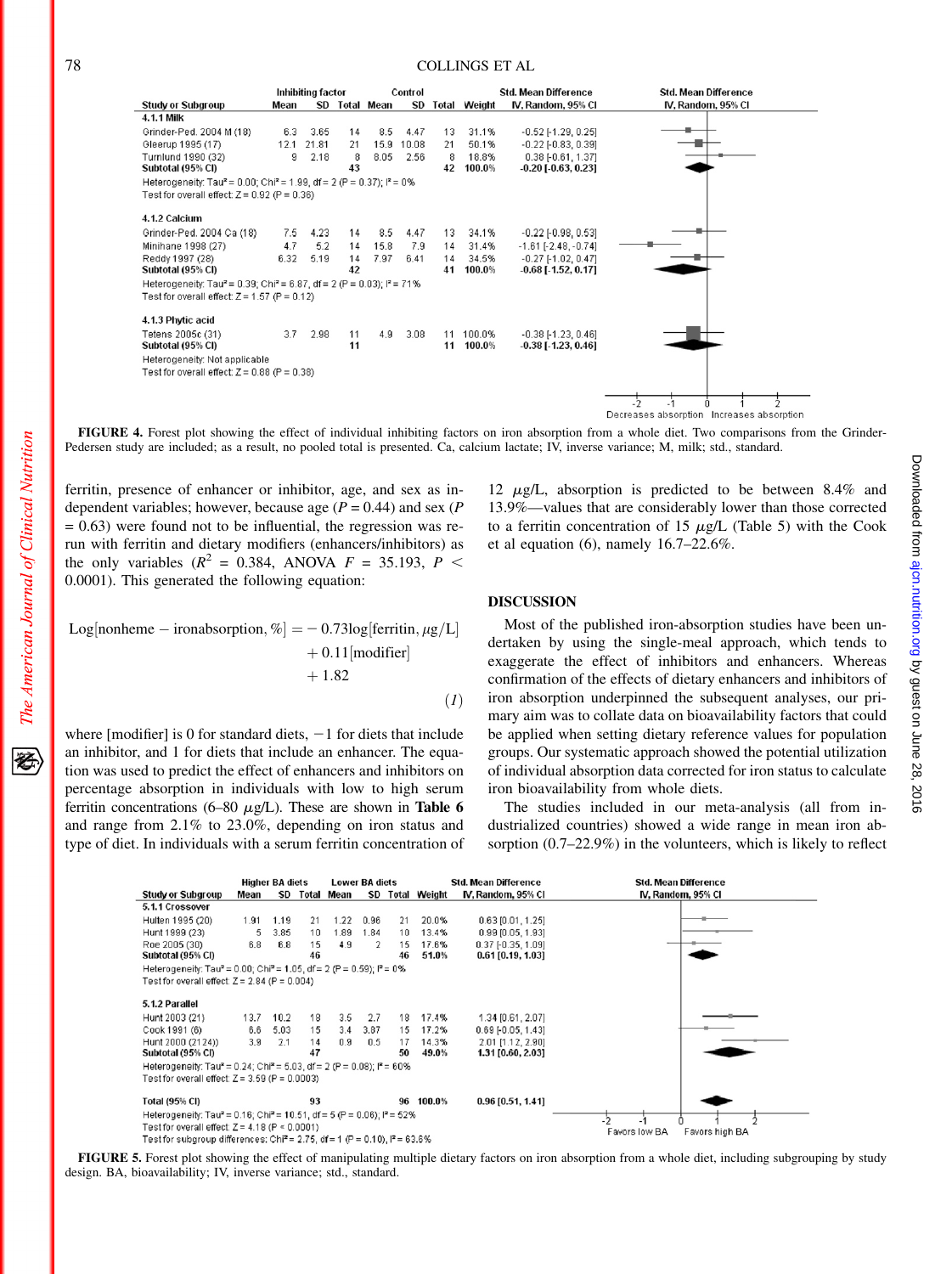

**FIGURE 6.** Scatter plot of individual data ( $n = 58$ ) from 5 studies (7, 23, 28, 29, 32) showing the relation between percentage iron absorption (from standard or control diets/phases) and serum ferritin. Both variables were log transformed.

the real-life situation in populations from industrialized countries. Further data are required from the developing world in order for our findings to have worldwide application. Iron status is currently considered to be the principal factor that determines the efficiency of iron absorption, and our results indicate that dietary composition also affects iron absorption from whole diets. The results of the meta-analysis of iron-absorption and iron-status relations underpinned the subsequent regression analyses. Although the studies in each forest plot were ordered by mean baseline ferritin status (low to high), this did not appear to show any consistent patterns of decreasing absorption with increasing iron status, and subsequent subgrouping potential was restricted because of the lack of similar studies (Table 4). Initially, it was planned to subgroup according to predetermined cutoffs:  $\langle 15 \mu g/L \rangle$  indicating depleted iron stores, 15–60  $\mu g/L$ suggested suboptimal iron status, and  $>60 \mu g/L$  indicated iron repletion. In the 2 data subsets used for subgrouping, however, it was only possible to use one of these cutoffs in each analysis. Variations in study design, isotope methods, and presentation of the absorption data may have masked the effects of iron status.

The American Journal of Clinical Nutrition

资

The subgroup analyses for sex were split into female, all male, and mixed-sex populations. The effects of enhancers or highbioavailability diets remained significant only in the all-female studies; however, because there were limited data for the other sex groups, it was not possible to say whether the absence of an effect was real or whether it was the result of insufficient power. Similarly, for age, most of the populations were young healthy adults, which limited the potential for subgrouping. Two studies that measured the effects of manipulating multiple dietary factors were conducted in slightly older adults; therefore, a cutoff of 40 y of age was used, but the number of studies was too few to draw any firm conclusions. Ultimately, many of the subject-related confounders explored in the subgroup analysis were not distinct. Age and sex are accepted predictors of iron status, so, ideally, had sufficient studies been identified, a meta-regression would have been conducted in which each factor would be entered as a variable.

Despite the potential benefits offered by a combined systematic review/mathematical modeling approach, it is essential to be aware of potential caveats. Whereas we did not include studies

of single meals, many of the included studies were still of very short duration. Two of the included studies (21, 24) investigated the effect of adaptation on iron absorption (over 10 wk) and concluded that individuals tend to absorb less iron over time when consuming a high-bioavailability diet compared with a lowbioavailability diet. The potential importance of such an effect must not be overlooked when interpreting the results of this review. Caution should also be applied when using a systematic approach, because included studies are often not designed to address the same specific question as the overall review, as exemplified by the Hallberg et al study (19). That study could not be included in any meta-analyses because of the different primary aim of the original study (comparing absorption between blood donors and nondonors), but it serves as an important example of the importance of iron status in determining absorption (Table 2).

The comparison of studies was impeded by the combination of studies of parallel and crossover design, and the inconsistencies in correcting absorption data. The forest plot meta-analysis method underestimates the effect of a crossover design by considering the control and intervention groups as distinct individuals. When parallel groups were used, there was no standard method of correcting and reporting the absorption data presented. General data presentation was also an issue for the absorption data, which varied greatly between studies. Both geometric and arithmetic means and various units of absorption were presented,



FIGURE 7. Mean corrected percentage nonheme-iron absorption from whole diets. Individual data were corrected by using the ferritin method (6) at a range of ferritin concentrations (15–60  $\mu$ g/L). A: Data from the standard or control phase  $(n = 58)$  for 5 studies  $(7, 23, 28, 29, 32)$ ; error bars indicate SEs. B: Means of individual corrected data ( $n = 40$ ) from 3 studies of similar design  $(7, 28, 29)$ ; the diets were categorized into 3 types: self-selected  $(\times)$ , low (high calcium, low vitamin C, no meat) (–), or high (+; low calcium, high vitamin C, high meat).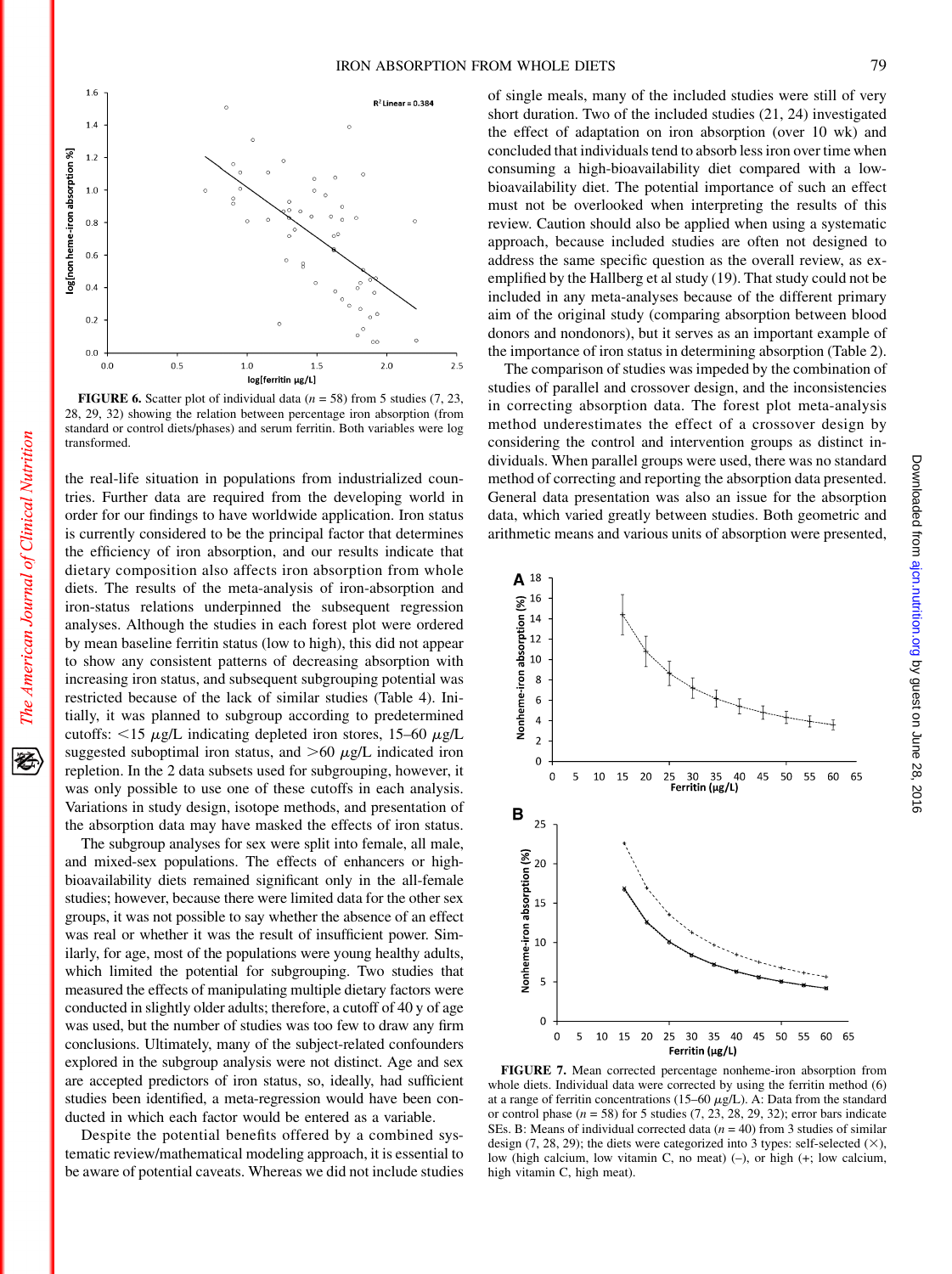# TABLE 5

Summary of analyses using individual absorption and ferritin data<sup>1</sup>

|                      |                         | Nonheme-iron absorption                                      |                                                                             |  |  |  |  |  |  |
|----------------------|-------------------------|--------------------------------------------------------------|-----------------------------------------------------------------------------|--|--|--|--|--|--|
| Diet                 | Uncorrected             | Corrected to a ferritin<br>concentration of 15 $\mu$ g/L (6) | Corrected to the mean ferritin<br>concentration of the study population (6) |  |  |  |  |  |  |
|                      | $\%$                    | %                                                            | %                                                                           |  |  |  |  |  |  |
| Self selected        | $7.09 \pm 6.75^{\circ}$ | $16.89 \pm 17.30$                                            | $5.11 \pm 5.74$                                                             |  |  |  |  |  |  |
| Low bioavailability  | $7.17 \pm 5.80^{\circ}$ | $16.72 \pm 13.37$                                            | $5.03 \pm 3.72$                                                             |  |  |  |  |  |  |
| High bioavailability | $9.92 \pm 8.78^{\rm b}$ | $22.60 \pm 21.76$                                            | $6.87 \pm 6.40$                                                             |  |  |  |  |  |  |

<sup>1</sup> All values are means  $\pm$  SDs; n = 3 studies, n = 40 participants. Values with different superscript letters are significantly different,  $P < 0.05$ .

and, in some instances, it was difficult to determine what fraction of absorption was presented (heme, nonheme, or total).

The results of this review indicate that iron absorption, even under test conditions, can vary greatly between individuals and across relatively similar diets. A bioavailability factor of  $\sim$  15% is typically used in setting iron Dietary Reference Values, and this is normally set based on the absorption of people with no iron stores (serum ferritin concentration  $\leq 15 \mu g/L$ ). The data collated in this review (Table 2) suggest that the vast majority of populations, even those with low iron stores, may not absorb iron to this extent, particularly if consuming a diet low in bioavailable iron. Hunt et al (24) measured nonheme-iron absorption from whole diets (by using <sup>59</sup>Fe labeling) in men with high ferritin concentrations ( $\sim$ 100  $\mu$ g/L) and observed absorption values of 2.1% to 3.4% from a high-bioavailable diet and of 0.7% to 0.9% from a lowbioavailable diet. Absorption was measured by both blood and fecal isotope monitoring and the data were in agreement. Calculated absorption from whole diets with the use of our regression equation (Table 6) ranged from 1.8% to 3.0% in people with a ferritin concentration of 100  $\mu$ g/L, which is similar to the results of Hunt et al (24). Average absorption appeared to be  $\sim$  5–8% across all studies, although many studies used a lowbioavailability diet within their study design.

The results of this systematic review confirm the effect of known enhancers of iron absorption on whole diets, but the effect of inhibitors is less clear. With the use of the newly developed regression equation, nonheme-iron absorption was predicted to be 10.8% in individuals with low iron stores (serum ferritin:  $12 \mu g/L$ ) consuming a standard diet, rising to 13.9% in a higherbioavailability diet and falling to 8.4% in a lower-bioavailability diet. In addition, it is important when estimating Dietary Reference Values to include an allowance for the intake of heme

#### TABLE 6

The American Journal of Clinical Nutrition

犵

| Predicted nonheme-iron absorption from diets containing enhancers and |  |  |  |
|-----------------------------------------------------------------------|--|--|--|
| inhibitors in individuals with different iron statuses                |  |  |  |

|                | Absorption     |               |               |  |  |  |  |  |  |
|----------------|----------------|---------------|---------------|--|--|--|--|--|--|
| Serum ferritin | With inhibitor | Standard diet | With enhancer |  |  |  |  |  |  |
|                | %              | %             | %             |  |  |  |  |  |  |
| $6 \mu g/L$    | 13.9           | 17.9          | 23.0          |  |  |  |  |  |  |
| $12 \mu g/L$   | 8.4            | 10.8          | 13.9          |  |  |  |  |  |  |
| 15 $\mu$ g/L   | 7.1            | 9.2           | 11.8          |  |  |  |  |  |  |
| 40 $\mu$ g/L   | 3.5            | 4.5           | 5.8           |  |  |  |  |  |  |
| $60 \mu g/L$   | 2.6            | 3.3           | 4.3           |  |  |  |  |  |  |
| $80 \mu g/L$   | 2.1            | 2.7           | 3.5           |  |  |  |  |  |  |
| $100 \mu g/L$  | 1.8            | 2.3           | 3.0           |  |  |  |  |  |  |

iron from meat, poultry, and fish in the population. Although the contribution of heme iron to total iron intake is low, recently estimated to be 4–6% in the United Kingdom, it is generally more efficiently absorbed and less influenced by iron status than is nonheme iron (13).

One of the key outputs of this review is the equation derived from the regression analysis of the individual absorption data, pooled from several studies conducted in the United States, because this can be used to predict absorption from whole diets in relation to iron status in similar populations. The combined effect of iron status and dietary enhancers and inhibitors included in the regression model showed a large effect of diet on percentage absorption when iron stores are low, with absorption values ranging from 13.9% to 23.0% when serum ferritin concentrations were  $6 \mu g/L$  (Table 6). However, with higher iron status, absorption was very much reduced, ranging from 1.8% to 3.0% with a serum ferritin concentration of 100  $\mu$ g/L. The use of this equation permits a more transparent process to be followed for estimating dietary iron absorption and only requires information on the iron status of the population together with an assumption about the type of diet in relation to the presence of enhancers and inhibitors. Because different bioavailability factors need to be applied to very different types of diets, extrapolation of the equation will require data on iron absorption from diets that deviate markedly from the ones described in the included studies in industrialized countries. It is hoped that the combination of a rigorous systematic review and appropriate mathematical modeling will provide a useful approach for selecting bioavailability factors for the future derivation of dietary reference values for iron.

The authors' responsibilities were as follows—RC, LJH, LH, and SJF-T: developed the study design and methods; LJH, RC, and LH: wrote the review protocol; RC: conducted the electronic searches; LJH, JA, RC, TJB, MK, and RH: assessed the studies, extracted data, and assessed the study validity; RC and LH: conducted the meta-analyses and regressions; RC, TJB, MK, and RH: tabulated the data; and RC, LH, and SJF-T: wrote the first draft of the manuscript. All authors contributed to the final version of the manuscript. Initial screening of the search results on the basis of titles and abstracts was completed in collaboration with other partners of the European Micronutrient Recommendations Aligned Network of Excellence (University of Central Lancashire and University of Milan). None of the authors had a conflict of interest.

#### REFERENCES

- 1. World Health Organization. Worldwide prevalence of anaemia 1993- 2005: WHO Global Database on Anaemia. Geneva, Switzerland: World Health Organization, 2008.
- 2. McLean E, Cogswell M, Egli I, Wojdyla D, de Benoist B. Worldwide prevalence of anaemia, WHO Vitamin and Mineral Nutrition Information System, 1993-2005. Public Health Nutr 2009;12:444–54.